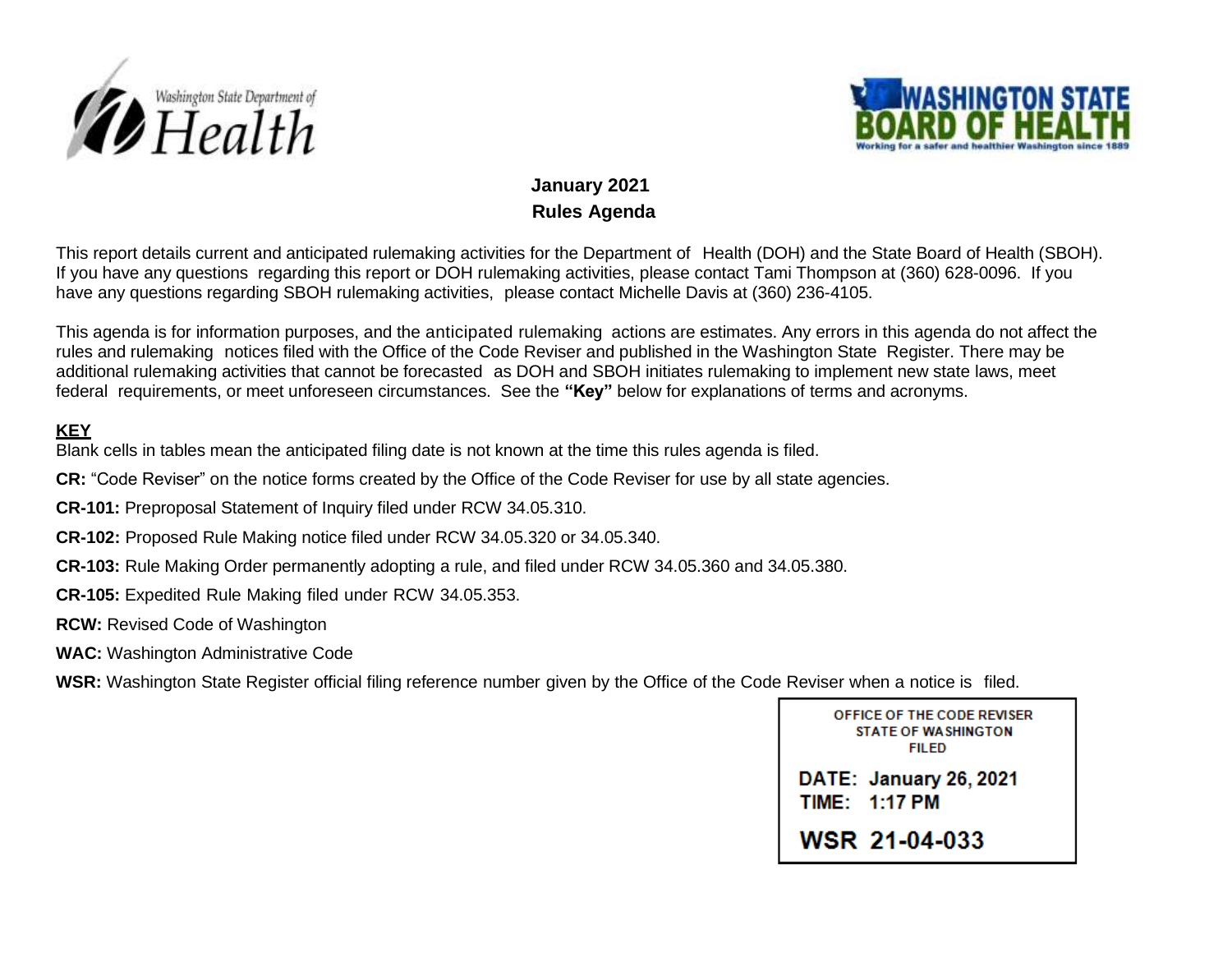## **State Board of Health Rulemaking**

| <b>Authority</b>                                        | <b>RCW or Session</b><br>Law                       | <b>WAC and Rule Title</b>                                                                                                                                                                                                                                                                                                                                                                                                                                                                                                                                                                                                                                                                                                                                                                                                                                                                                                                                                                                                                                                                       | <b>CR-101</b><br>WSR# | <b>CR-102</b><br>WSR# | <b>CR-103</b><br>WSR# | <b>CR-105</b><br>WSR# | Program<br><b>Contact</b><br><b>Name</b>        | Program<br><b>Contact Phone</b> |
|---------------------------------------------------------|----------------------------------------------------|-------------------------------------------------------------------------------------------------------------------------------------------------------------------------------------------------------------------------------------------------------------------------------------------------------------------------------------------------------------------------------------------------------------------------------------------------------------------------------------------------------------------------------------------------------------------------------------------------------------------------------------------------------------------------------------------------------------------------------------------------------------------------------------------------------------------------------------------------------------------------------------------------------------------------------------------------------------------------------------------------------------------------------------------------------------------------------------------------|-----------------------|-----------------------|-----------------------|-----------------------|-------------------------------------------------|---------------------------------|
| State Board of<br>Health                                | <b>RCW</b><br>43.20.050<br>70.24.130               | Chapter 246-100 WAC, Communicable<br>and Certain Other Diseases, and<br>Chapter 246-101 WAC, Notifiable<br>Conditions. The State Board of Health<br>(Board) is considering amending these<br>chapters to implement changes made<br>by Engrossed Substitute House Bill<br>1551 as it relates to HIV/AIDS. The<br>Board may also consider other technical<br>or editorial changes as needed.                                                                                                                                                                                                                                                                                                                                                                                                                                                                                                                                                                                                                                                                                                      | 20-15-112             |                       |                       |                       | Kaitlyn<br>Donahoe<br>and<br>LinhPhnug<br>Huynh | 360-584-6737<br>360-789-6860    |
| State Board of<br>Health and<br>Department of<br>Health | <b>RCW</b><br>43.20.050<br>70.104.055<br>43.70.545 | Chapter 246-101 WAC, Notifiable<br>Conditions, and WAC 246-100-011,<br>Communicable and Certain other<br>Diseases definitions. The State Board<br>of Health (Board) and Department of<br>Health (Department) will consider<br>adding notification and specimen<br>submission requirements for 'new<br>conditions' and conditions currently<br>identified as 'other rare diseases of<br>public health significance'; changing<br>notification and specimen submission<br>requirements for existing conditions;<br>clarifying notification requirements for<br>suspected cases; requiring electronic<br>lab notification; revising reporting<br>requirements for veterinarians and the<br>Washington State Department of<br>Agriculture; updating statutory<br>references in the rules; updating<br>references to the 2006 Security and<br>Confidentiality Guidelines developed by<br>the Centers for Disease Control and<br>Prevention to the most recent<br>publication; harmonizing definitions<br>between WAC 246-100-011 and<br>chapter 246-101 WAC; and improving<br>clarity and usability. | 18-11-089             | Anticipate<br>Filing  |                       |                       | Alexandra<br>Montano                            | 360-236-4205                    |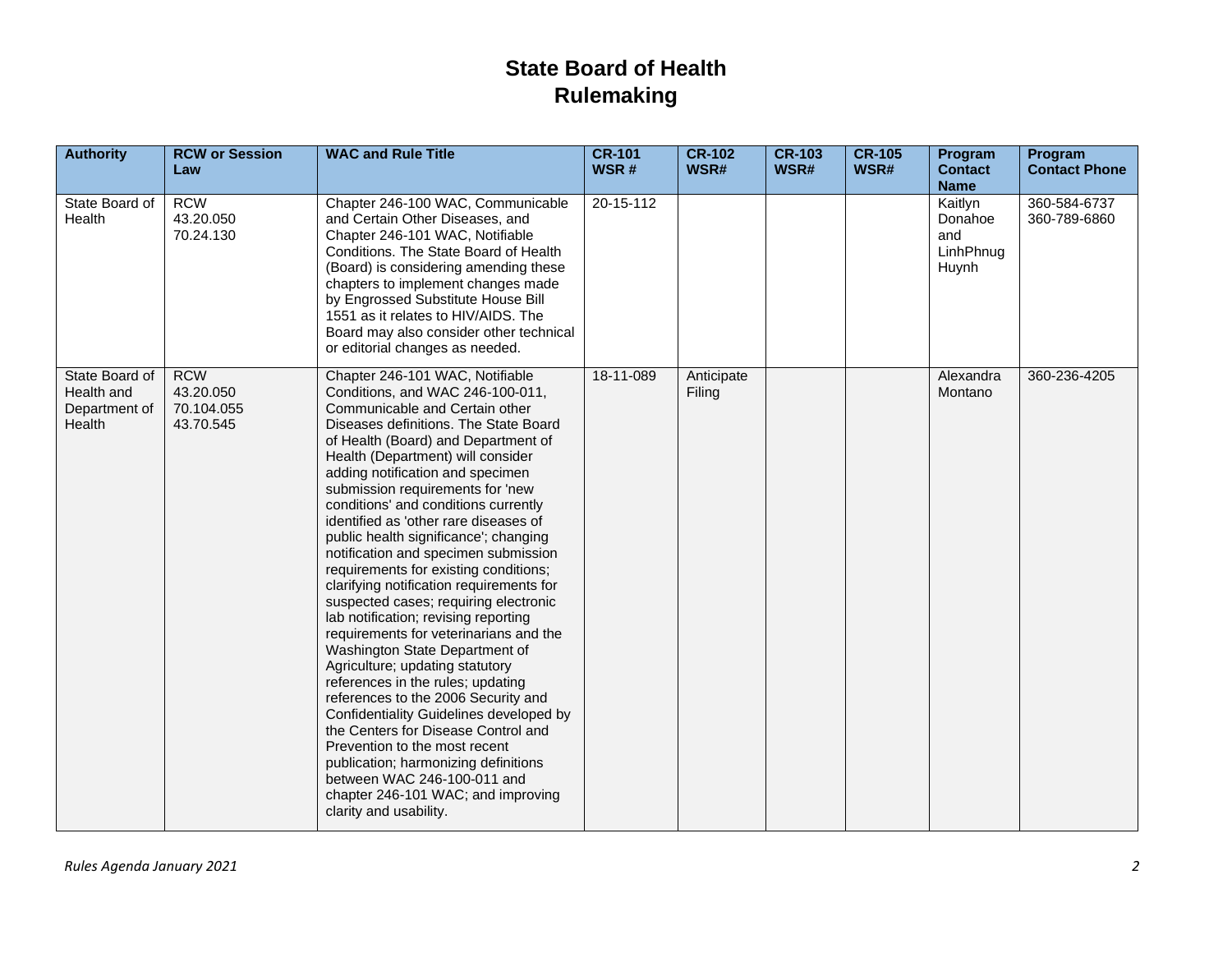| State Board of<br>Health | RCW 43.20.050                                                               | WAC 246-203-130 Keeping of Animals                                                                                             | 19-21-018 | Anticipate<br>Filing | Stuart<br>Glasoe                         | 360-236-4111                         |
|--------------------------|-----------------------------------------------------------------------------|--------------------------------------------------------------------------------------------------------------------------------|-----------|----------------------|------------------------------------------|--------------------------------------|
| State Board of<br>Health | <b>RCW</b><br>43.20.050<br>70.90.120                                        | Chapter 246-260 WAC Water<br>Recreation Facilities and Chapter 246-<br>262 WAC Recreational Water Contact<br><b>Facilities</b> | 17-01-048 | Anticipate<br>Filing | Peter<br>Beaton or<br>Kaitlyn<br>Donahoe | 360-236-4031<br>360-584-6737         |
| State Board of<br>Health | RCW 43.20.050                                                               | Chapter 246-272A WAC On-Site<br>Sewage Systems                                                                                 | 18-06-082 |                      | Stuart<br>Glasoe or<br>Mike Dexel        | 360-236-4111<br>360-236-3011         |
| State Board of<br>Health | RCW 43.20.050                                                               | Chapter 246-272A WAC On-Site<br>Sewage Systems,<br>Drainfield Remediation                                                      | 06-12-108 |                      | Stuart<br>Glasoe or<br>Mike Dexel        | 360-236-4111<br>360-236-3011         |
| State Board of<br>Health | <b>RCW</b><br>43.20.050<br>70.119A.080<br>70.142.010                        | Chapter 246-290 WAC Group A Water<br>Supplies, Per- and Polyfluoroalkyl<br>Substances (PFAS)                                   | 18-01-080 | Anticipate<br>Filing | Stuart<br>Glasoe or<br>Jocelyn<br>Jones  | 360-236-4111<br>360-236-3020         |
| State Board of<br>Health | RCW 43.20.050                                                               | Chapter 246-390, Lab Certification and<br>Data Reporting to incorporate changes<br>for Per- and Polyfluorylalkyl Substances    | 20-05-032 | Anticipate<br>Filing | Jocelyn<br>Jones 360-<br>236-3020        | <b>Stuart Glasoe</b><br>360-236-4111 |
| State Board of<br>Health | <b>RCW</b><br>43.20.050<br>48.21.244<br>48.44.344<br>48.46.375<br>70.54.220 | Chapter 246-680 WAC Prenatal Tests -<br>Congenital and Heritable Disorders                                                     | 18-24-016 | 20-24-119            | Samantha<br>Pskowski                     | 360-789-2358                         |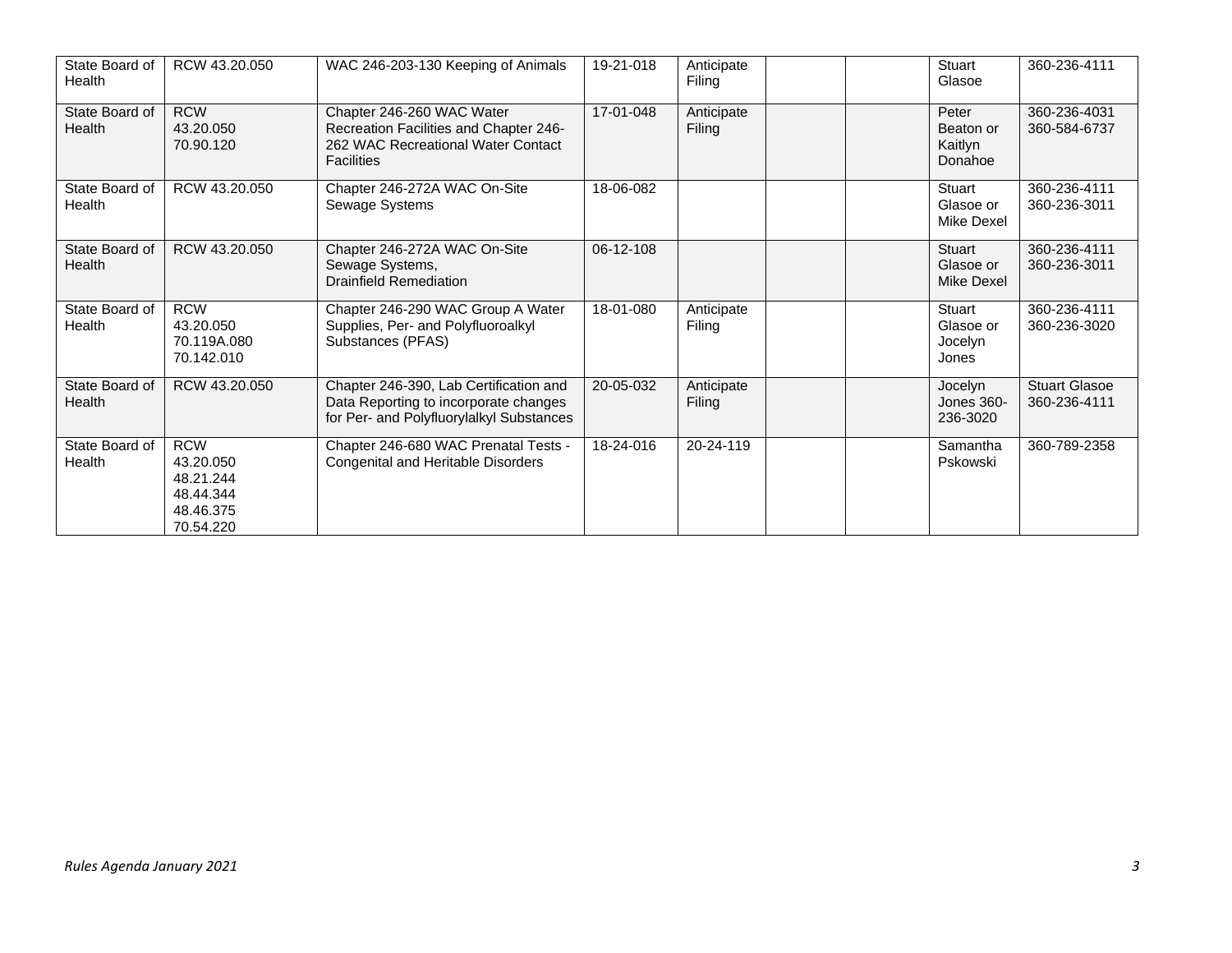## **Department of Health Rulemaking**

| <b>Authority</b>                    | <b>RCW or Session</b><br>Law            | <b>WAC and Rule Title</b>                                                                                                                                                                                                                                                                                                                                                                                                                                                       | $CR-101$<br>WSR# | <b>CR-102</b><br>WSR# | <b>CR-103</b><br>WSR# | <b>CR-105</b><br>WSR# | Program<br><b>Contact</b><br><b>Name</b> | Program<br><b>Contact Phone</b> |
|-------------------------------------|-----------------------------------------|---------------------------------------------------------------------------------------------------------------------------------------------------------------------------------------------------------------------------------------------------------------------------------------------------------------------------------------------------------------------------------------------------------------------------------------------------------------------------------|------------------|-----------------------|-----------------------|-----------------------|------------------------------------------|---------------------------------|
| Board of<br>Hearing and<br>Speech   | <b>RCW</b><br>18.35.161<br>43.70.250    | WAC 246-828-020, 246-828-025, 246-<br>828-04503, 246-828-075, 246-828-300,<br>and 246-828-990 The Board of Hearing<br>and Speech (board) is considering<br>amending these rule sections to update<br>examination standards, move part of a<br>definition to a more appropriate section<br>of rule, clarify supervision requirements,<br>update expired license or certification<br>requirements and establish fees for the<br>hearing aid specialist practical<br>examinations. | 19-13-038        | Anticipate<br>Filing  |                       |                       | Kim-Boi<br>Shadduck                      | 360-236-2912                    |
| Board of<br>Hearing and<br>Speech   | ESB 5210 (chapter<br>183, Laws of 2019) | WAC 246-828-025, 246-828-290,<br>Hearing and Speech Definitions,<br>Purchaser rescission rights and new<br>section(s) addressing consumer<br>notification.                                                                                                                                                                                                                                                                                                                      | 19-20-100        | 20-19-146             | Anticipate<br>Filing  |                       | Kim-Boi<br>Shadduck                      | 360-236-2912                    |
| Board of<br>Naturopathy             | RCW 18.36A.160                          | WAC 246-836-210 Authority to use,<br>prescribe, dispense, and order. The<br>Board of Naturopathy is considering<br>rulemaking regarding the practice of<br>nonsurgical cosmetic procedures in<br>naturopathic practice, including,<br>education and training. The board is<br>considering revising WAC 246-836-210<br>and creating a new section(s) of rule.                                                                                                                    | $20 - 24 - 042$  |                       |                       |                       | Susan<br>Gragg                           | 360-236-4941                    |
| Board of<br>Occupational<br>Therapy | ESHB 1551 (chapter<br>76, Laws of 2020) | WAC 246-847-190 - AIDS education<br>and training. Repealing rule in support<br>of ESHB 1551.                                                                                                                                                                                                                                                                                                                                                                                    |                  | 20-24-046             |                       |                       | Kathy<br>Weed                            | 360-236-4883                    |
| Board of<br>Occupational<br>Therapy | RCW 18.59.130                           | WAC 246-847-125 Applicants currently<br>licensed in other states or territories.<br>The Occupational Therapy Practice<br>Board (board) is opening rules to<br>consider clarifying and modernizing the<br>requirements for applicants that are<br>licensed in another state and seeking<br>Washington licensure.                                                                                                                                                                 | 20-08-073        | 20-24-043             | Anticipate<br>Filing  |                       | Kathy<br>Weed                            | 360-236-2901                    |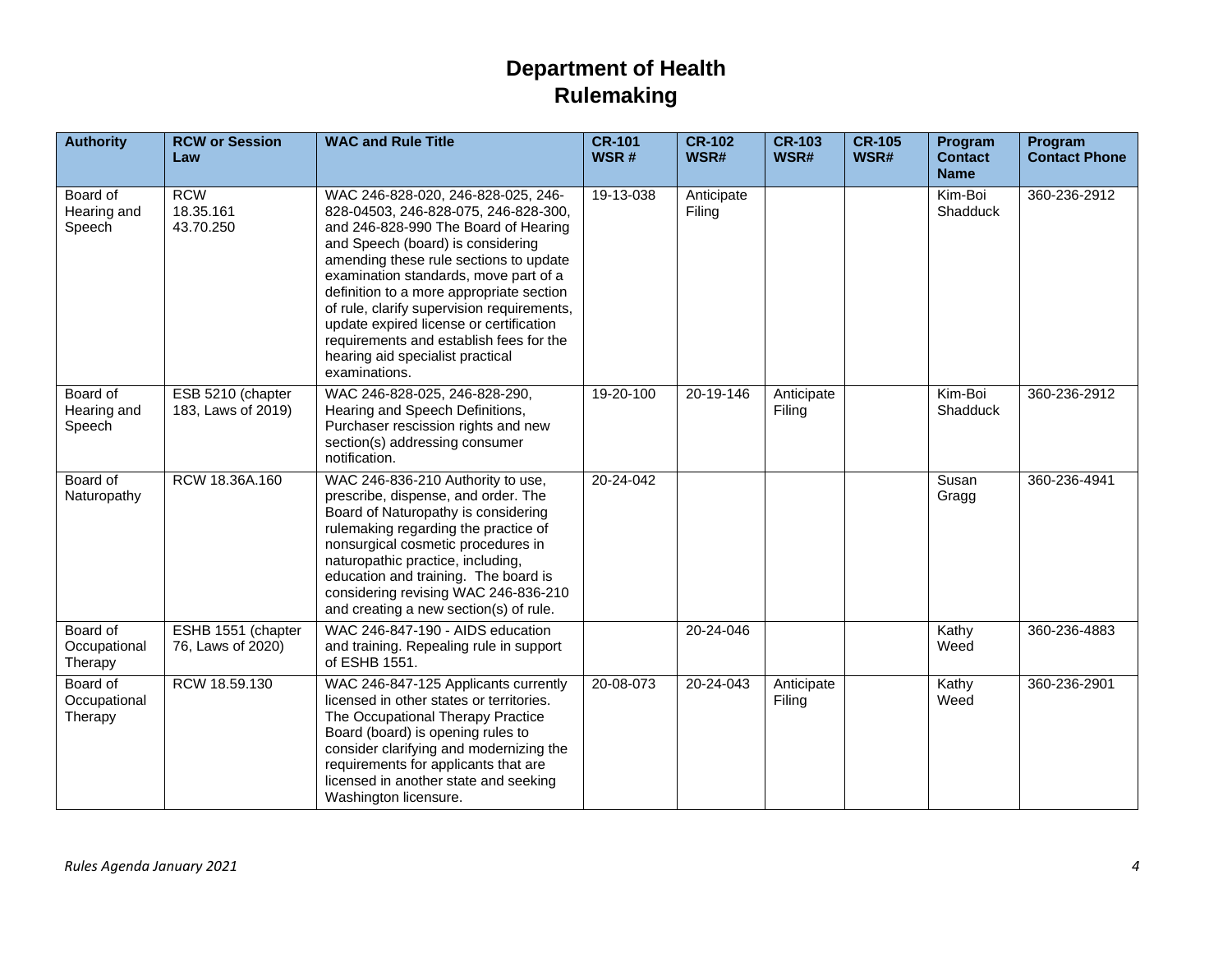| <b>Authority</b>                                      | <b>RCW or Session</b><br>Law                                | <b>WAC and Rule Title</b>                                                                                                                                                                                                                                                                                                                                                                  | $CR-101$<br>WSR# | <b>CR-102</b><br>WSR# | <b>CR-103</b><br>WSR# | <b>CR-105</b><br>WSR# | Program<br><b>Contact</b><br><b>Name</b> | Program<br><b>Contact Phone</b> |
|-------------------------------------------------------|-------------------------------------------------------------|--------------------------------------------------------------------------------------------------------------------------------------------------------------------------------------------------------------------------------------------------------------------------------------------------------------------------------------------------------------------------------------------|------------------|-----------------------|-----------------------|-----------------------|------------------------------------------|---------------------------------|
| Board of<br>Optometry                                 | ESHB 1551 (chapter<br>76, Laws of 2020)                     | Chapter 246-851 WAC. The Board of<br>Optometry is considering adding a new<br>section for suicide prevention training,<br>and repealing AIDS education<br>requirements.                                                                                                                                                                                                                    | 20-17-025        | Anticipate<br>Filing  |                       |                       | Loralei<br>Walker                        | 360-236-4947                    |
| Board of<br>Osteopathic<br>Physicians<br>and Surgeons | <b>RCW</b><br>18.57.005<br>18.130.050                       | Chapter 246-853 WAC Osteopathic<br>physicians and surgeons. The Board of<br>Osteopathic Medicine and Surgery is<br>considering creating a new rule sections<br>to regulate the use of telemedicine.                                                                                                                                                                                        | 20-18-039        |                       |                       |                       | Tracie<br>Drake                          | 360-236-4766                    |
| Board of<br>Physical<br>Therapy                       | ESHB 1551 (chapter<br>76, Laws of 2020)                     | WAC 246-915-110 - AIDS education<br>and training. The Board of Physical<br>Therapy is proposing repealing rules<br>concerning AIDS training and education<br>in support of ESHB 1551.                                                                                                                                                                                                      |                  |                       | Anticipate<br>Filing  | 20-20-103             | Kris<br>Waidely                          | 360-236-4847                    |
| Board of<br>Physical<br>Therapy                       | RCW 18.74.023                                               | WAC 246-915-120 - Foreign educated<br>applicants. The Board of Physical<br>Therapy (board) is considering changes<br>to the requirement that passing scores<br>for the internet-based Test of English as<br>a Foreign Language (ibTOEFL) all be<br>earned during the same test sitting.                                                                                                    | 21-01-056        | Anticipate<br>Filing  |                       |                       | <b>Kris</b><br>Waidely                   | 360-236-4847                    |
| Board of<br>Physical<br>Therapy                       | RCW 18.74.023                                               | Chapter 246-915 WAC, Continuing<br>Competency - Physical Therapists and<br>Physical Therapist Assistants. The<br>Board of Physical Therapy (board) is<br>considering general updates, revisions,<br>and housekeeping amendments.                                                                                                                                                           | 20-19-142        | Anticipate<br>Filing  |                       |                       | <b>Kris</b><br>Waidely                   | 360-236-4847                    |
| Board of<br>Physical<br>Therapy                       | RCW 18.74.023 and<br>HB 2446 (chapter<br>222, Laws of 2018) | Chapter 246-915 WAC - Physical<br>Therapists and Physical Therapist<br>Assistants. The Board of Physical<br>Therapy (board) is considering<br>necessary changes to existing rules for<br>physical therapist supervision of<br>assistive personnel per HB 2446. The<br>board is also proposing chapter<br>amendments to make general updates,<br>revisions, and housekeeping<br>amendments. | 18-17-127        |                       |                       |                       | Kris<br>Waidely                          | 360-236-4847                    |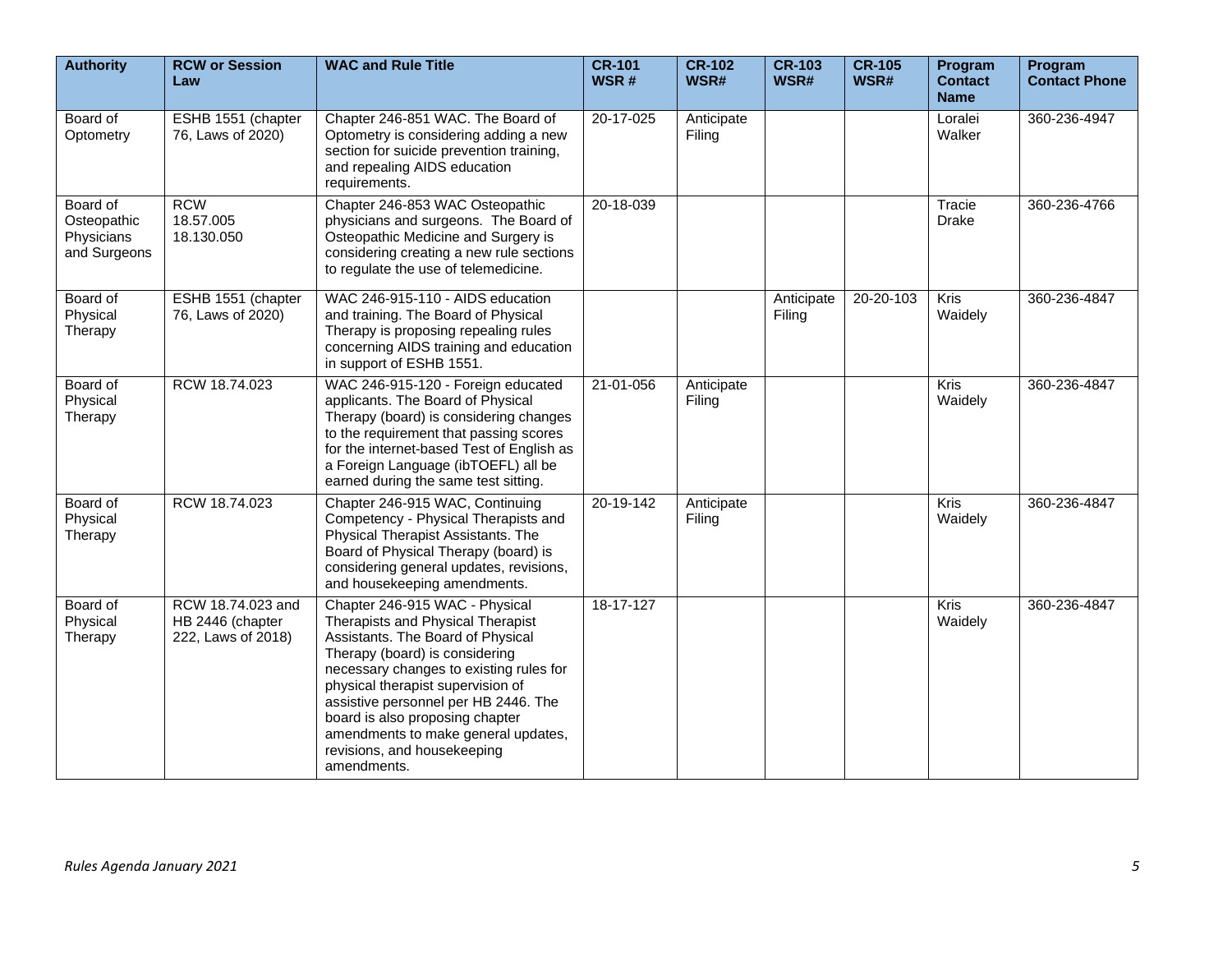| <b>Authority</b>                                   | <b>RCW or Session</b><br>Law           | <b>WAC and Rule Title</b>                                                                                                                                                                                                                                                                                                                                                                                                                                                                                                                                  | <b>CR-101</b><br>WSR# | <b>CR-102</b><br>WSR# | <b>CR-103</b><br>WSR# | <b>CR-105</b><br>WSR# | Program<br><b>Contact</b><br><b>Name</b> | Program<br><b>Contact Phone</b> |
|----------------------------------------------------|----------------------------------------|------------------------------------------------------------------------------------------------------------------------------------------------------------------------------------------------------------------------------------------------------------------------------------------------------------------------------------------------------------------------------------------------------------------------------------------------------------------------------------------------------------------------------------------------------------|-----------------------|-----------------------|-----------------------|-----------------------|------------------------------------------|---------------------------------|
| Chiropractic<br>Quality<br>Assurance<br>Commission | <b>RCW</b><br>18.25.0171<br>18.130.050 | WAC 246-808-105, WAC 246-808-115,<br>WAC 246-808-130, WAC 246-808-133,<br>WAC 246-808-135, WAC 246-808-140,<br>WAC 246-808-180, WAC 246-808-181,<br>WAC 246-808-190, WAC 246-808-201,<br>WAC 246-808-215, WAC 246-808-510,<br>and WAC 246-808-535, regarding<br>Licensure - Application and Eligibility<br>Requirements. The Chiropractic Quality<br>Assurance Commission is considering<br>revising the rules and proposing to<br>establish new temporary practice rules<br>for military status or military-related<br>status.                            | 16-21-080             |                       |                       |                       | Bob<br>Nicoloff                          | 360-236-4924                    |
| Chiropractic<br>Quality<br>Assurance<br>Commission | <b>RCW</b><br>18.25.0171<br>18.130.050 | WAC 246-808-540 - Billing, -545 -<br>Improper billing practices, -550 - Future<br>care contracts prohibited, -560 -<br>Documentation of care, -565 -<br>Radiographic standards, -570 - Pelvic<br>or prostrate examination prohibited, -<br>575 - Intravaginal adjustment restricted,<br>-580 - Acupuncture, -585 - Clinically<br>necessary X-rays, and -590 - Sexual<br>misconduct. The Chiropractic Quality<br>Assurance Commission is considering<br>amending these rules to align with<br>current practice standards.                                   | 16-23-106             |                       |                       |                       | <b>Bob</b><br><b>Nicoloff</b>            | 360-236-4924                    |
| Chiropractic<br>Quality<br>Assurance<br>Commission | <b>RCW</b><br>18.25.0171<br>18.130.050 | WAC 246-808-010, -505, -600, -605, -<br>610, -615, -620, -625, -630, -650, -655,<br>-660, -670, -680, -685, -690, -695, -720,<br>and -810. The Chiropractic Quality<br>Assurance Commission is considering<br>revising these rules regarding<br>definitions, procedures, instrumentation,<br>publicity, advertising, printed materials,<br>transactions, costs, records, duties,<br>mandatory reporting, associations,<br>societies, insurance and professional<br>liability carriers, courts, state and<br>federal agencies, and conflict of<br>interest. | 16-23-120             |                       |                       |                       | <b>Bob</b><br>Nicoloff                   | 360-236-4924                    |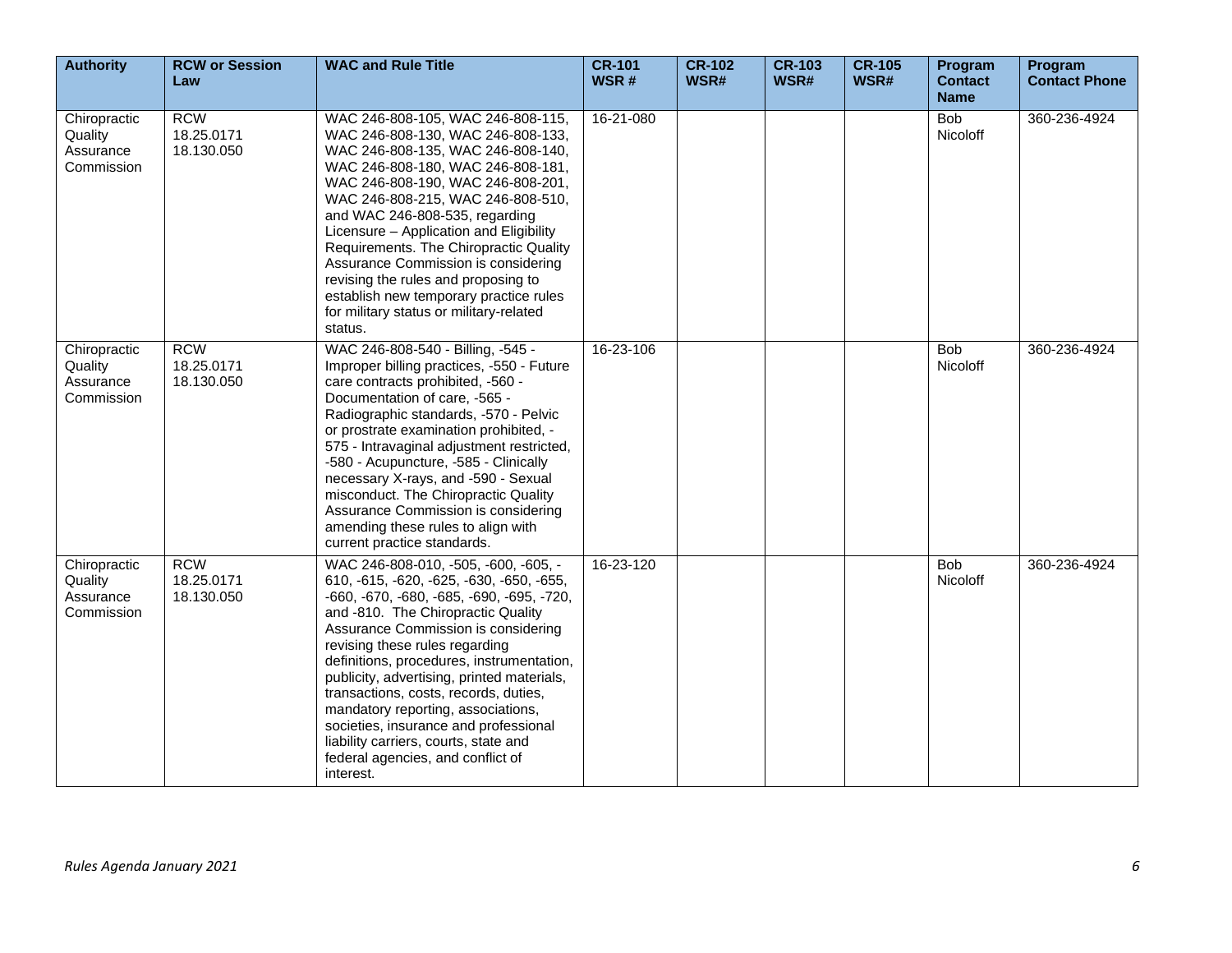| <b>Authority</b>                                   | <b>RCW or Session</b><br>Law                                                   | <b>WAC and Rule Title</b>                                                                                                                                                                                                                                                                                                                                                                                                                                                                              | <b>CR-101</b><br>WSR# | <b>CR-102</b><br>WSR# | <b>CR-103</b><br>WSR# | <b>CR-105</b><br>WSR# | Program<br><b>Contact</b><br><b>Name</b> | Program<br><b>Contact Phone</b> |
|----------------------------------------------------|--------------------------------------------------------------------------------|--------------------------------------------------------------------------------------------------------------------------------------------------------------------------------------------------------------------------------------------------------------------------------------------------------------------------------------------------------------------------------------------------------------------------------------------------------------------------------------------------------|-----------------------|-----------------------|-----------------------|-----------------------|------------------------------------------|---------------------------------|
| Chiropractic<br>Quality<br>Assurance<br>Commission | <b>RCW</b><br>18.25.0171<br>18.130.050                                         | Chapter 246-808 WAC Independent<br>Chiropractic Examinations (ICE)<br>The Chiropractic Quality Assurance<br>Commission is considering creating<br>rules to set standards for independent<br>chiropractic physical examinations and<br>patient records reviews.                                                                                                                                                                                                                                         | 15-21-047             |                       |                       |                       | <b>Bob</b><br>Nicoloff                   | 360-236-4924                    |
| <b>Dental Quality</b><br>Assurance<br>Commission   | <b>RCW</b><br>18.32.002<br>18.32.0365<br>18.32.640                             | WAC 246-817-701 through 790,<br>Administration of anesthetic agents for<br>dental procedures. The Dental Quality<br>Assurance Commission is considering<br>amendments to update general<br>requirements. In addition to general<br>updates, the commission is also<br>considering amendments to address 24<br>hour on-call availability after a complex<br>dental procedure, on-site inspections for<br>all dentists holding sedation permits,<br>and creation of a pediatric sedation<br>endorsement. | 17-17-089             |                       |                       |                       | Jennifer<br>Santiago                     | 360-236-4893                    |
| <b>Dental Quality</b><br>Assurance<br>Commission   | <b>RCW</b><br>18.32.002<br>18.32.0357<br>18.32.0356<br>18.32.180               | WAC 246-817-420 Specialty<br>representation. The Dental Quality<br>Assurance Commission is considering<br>amendments to recognized specialties<br>to include the American Board of Dental<br>Specialties (ABDS) boards/areas of<br>specialty and other potential specialties.                                                                                                                                                                                                                          | 17-23-124             | Anticipate<br>Filing  |                       |                       | Jennifer<br>Santiago                     | 360-236-4893                    |
| <b>Dental Quality</b><br>Assurance<br>Commission   | <b>RCW</b><br>18.260.040<br>18.260.070<br>18.29.050<br>18.32.002<br>18.32.0365 | WAC 246-817-580 Novel coronavirus<br>disease 2019 screening. The Dental<br><b>Quality Assurance Commission</b><br>(commission) is considering permanent<br>rulemaking to allow dentists to delegate<br>administration of novel coronavirus<br>disease 2019 (COVID-19) screening<br>tests to registered dental assistants,<br>licensed expanded function dental<br>auxiliaries, and licensed dental<br>hygienists with appropriate supervision<br>and demonstration of competency.                      | Anticipate<br>Filing  |                       |                       |                       | Jennifer<br>Santiago                     | 360-236-4893                    |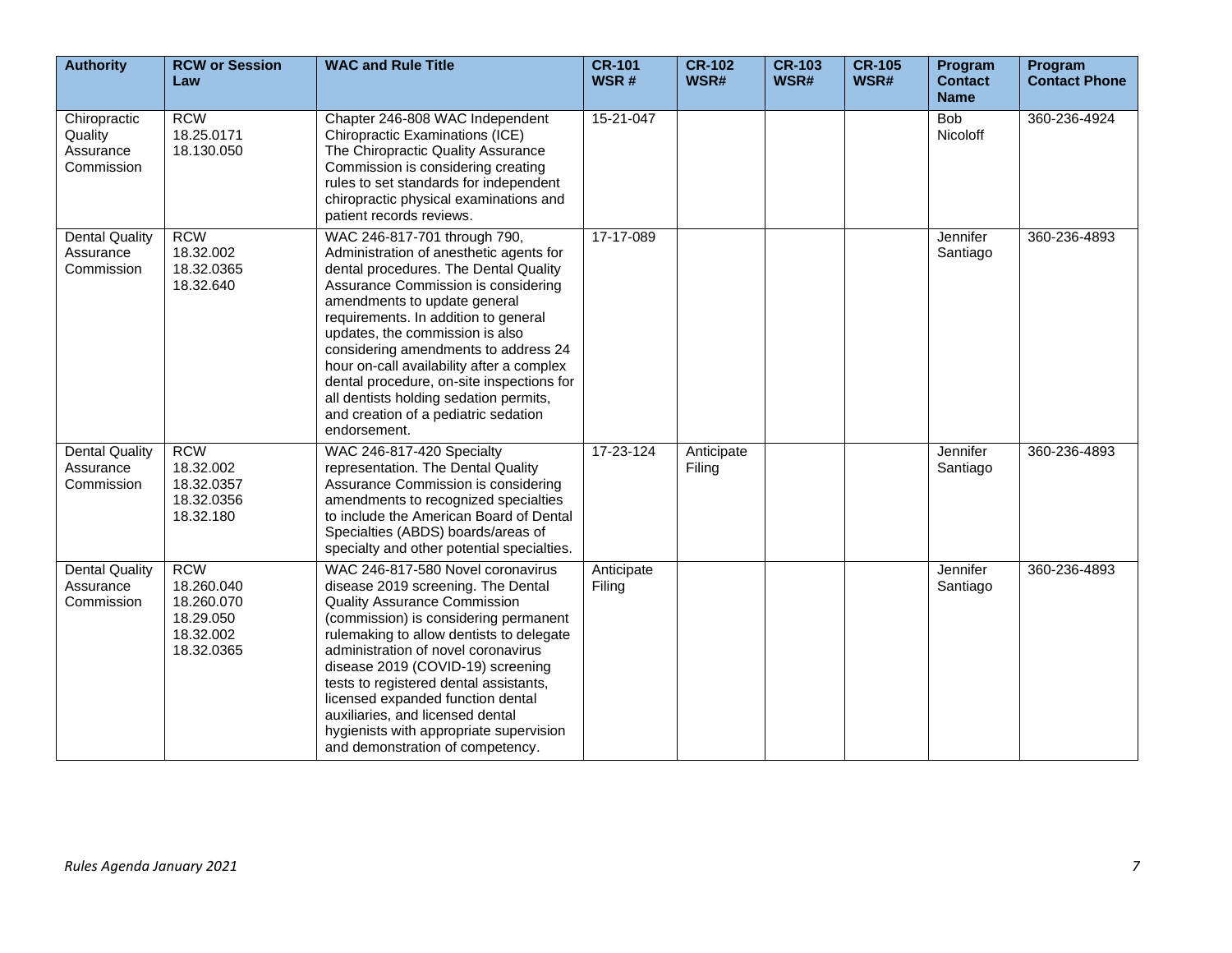| <b>Authority</b>                                 | <b>RCW or Session</b><br>Law                       | <b>WAC and Rule Title</b>                                                                                                                                                                                                                                                                                                                                                                                                                                                                                                                                                                                   | <b>CR-101</b><br>WSR# | <b>CR-102</b><br>WSR# | <b>CR-103</b><br>WSR# | <b>CR-105</b><br>WSR# | Program<br><b>Contact</b><br><b>Name</b> | Program<br><b>Contact Phone</b>              |
|--------------------------------------------------|----------------------------------------------------|-------------------------------------------------------------------------------------------------------------------------------------------------------------------------------------------------------------------------------------------------------------------------------------------------------------------------------------------------------------------------------------------------------------------------------------------------------------------------------------------------------------------------------------------------------------------------------------------------------------|-----------------------|-----------------------|-----------------------|-----------------------|------------------------------------------|----------------------------------------------|
| <b>Dental Quality</b><br>Assurance<br>Commission | <b>RCW</b><br>18.32.002<br>18.32.0365<br>18.32.040 | WAC 246-817-120 Examination<br>content. The Dental Quality Assurance<br>Commission (commission) is<br>considering permanent rulemaking to<br>add the Joint Commission on National<br>Dental Examination's (JCNDE) Dental<br>Licensure Objective Structured Clinical<br>Examination (DLOSCE), a nonpatient-<br>based examination, to allowable<br>practical/clinical examinations in WAC<br>246-817-120. The commission is also<br>considering amendments to allow an<br>applicant to pass components of the<br>practical examination using one or more<br>testing agencies, rather than only one<br>agency. | 20-18-040             | Anticipate<br>Filing  |                       |                       | Jennifer<br>Santiago                     | 360-236-4893                                 |
| Department of<br>Health                          | <b>RCW</b><br>70.342.075<br>43.70.040              | Title 246 WAC - Creating a new chapter<br>of rules to establish nicotine content<br>measurement standards for closed<br>system nicotine containers use with<br>vapor products.                                                                                                                                                                                                                                                                                                                                                                                                                              | 17-15-026             |                       |                       |                       | Stacia<br>Wasmundt<br>or Liz<br>Clement  | 360-236-2568<br>(Stacia) or 360-<br>236-3309 |
| Department of<br>Health                          | Chapter 43.70 RCW                                  | Title 246 WAC - Establishing a new<br>chapter relating to Rapid Health<br>Information Network Data Reporting<br>(RHINO).                                                                                                                                                                                                                                                                                                                                                                                                                                                                                    | 17-21-075             |                       |                       |                       | Amanda<br>Morse                          | 206-437-2045                                 |
| Department of<br>Health                          | <b>RCW</b><br>43.70.250<br>43.70.280               | Title 246 WAC. Fees: WAC 246-843-<br>990: Nursing home admin; WAC 246-<br>810-990: counselors and<br>hypnotherapist; and WAC 246-849-990:<br>ocularist.                                                                                                                                                                                                                                                                                                                                                                                                                                                     | 20-01-072             | Anticipate<br>Filing  |                       |                       | Cori<br>Tarzwell                         | 360-236-4981                                 |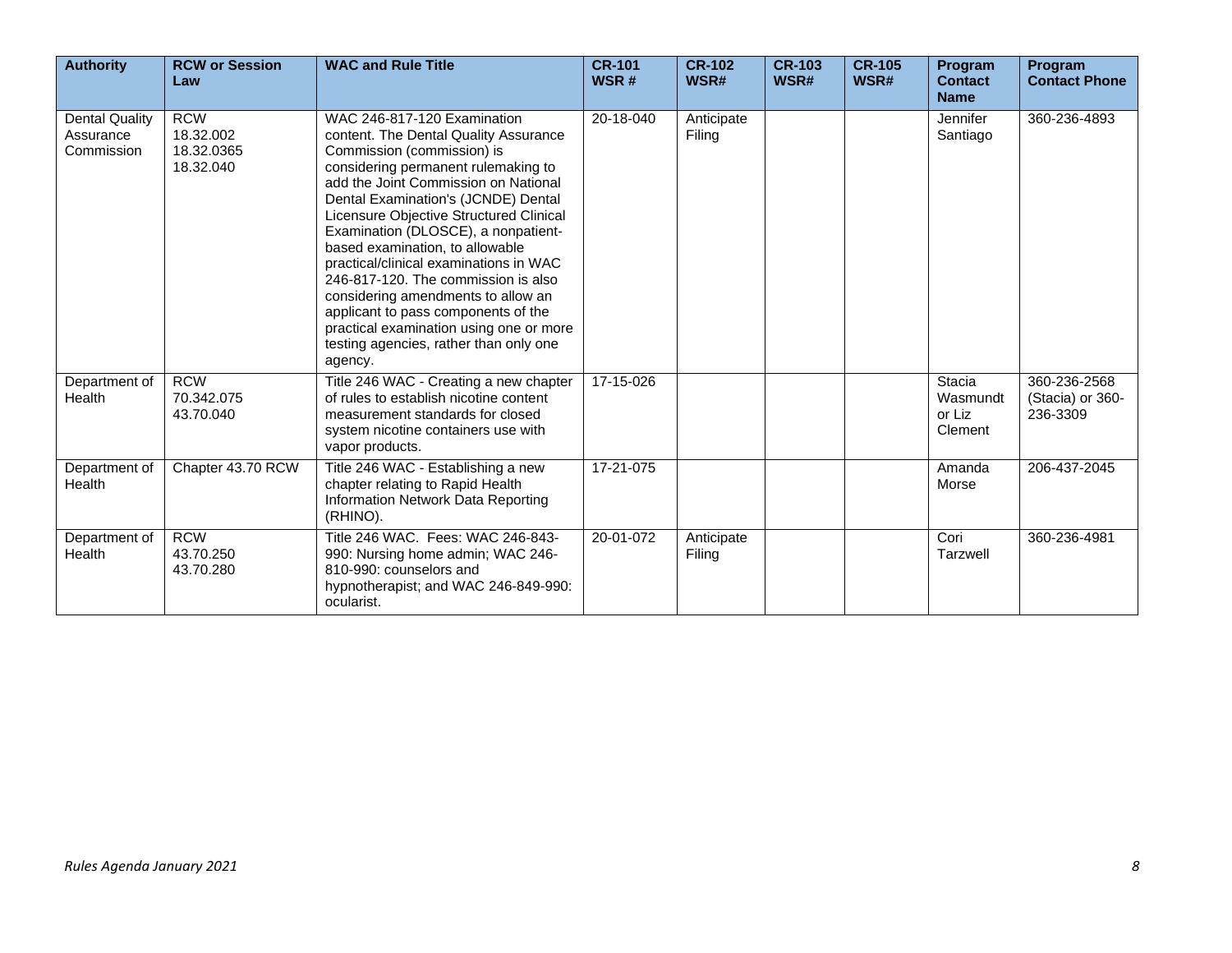| <b>Authority</b>        | <b>RCW or Session</b><br>Law                                   | <b>WAC and Rule Title</b>                                                                                                                                                                                                                                                                                                                                                                                                                                                                                                                                                                                                                                                                                                                                                                                                                                                                   | <b>CR-101</b><br>WSR# | <b>CR-102</b><br>WSR# | <b>CR-103</b><br>WSR# | <b>CR-105</b><br>WSR# | Program<br><b>Contact</b><br><b>Name</b> | Program<br><b>Contact Phone</b> |
|-------------------------|----------------------------------------------------------------|---------------------------------------------------------------------------------------------------------------------------------------------------------------------------------------------------------------------------------------------------------------------------------------------------------------------------------------------------------------------------------------------------------------------------------------------------------------------------------------------------------------------------------------------------------------------------------------------------------------------------------------------------------------------------------------------------------------------------------------------------------------------------------------------------------------------------------------------------------------------------------------------|-----------------------|-----------------------|-----------------------|-----------------------|------------------------------------------|---------------------------------|
| Department of<br>Health | <b>RCW</b><br>34.05.220<br>34.05.240<br>42.56.070<br>43.70.040 | Chapter 246-08 WAC, Practice and<br>Procedure, rules regarding Department<br>of Health (department) adjudicative<br>proceedings for declaratory orders;<br>public record requests; agency indexes;<br>and general agency administrative<br>processes. The department is reviewing<br>existing rules within the chapter to<br>identify amendments that may be<br>necessary as a result of changes in<br>statutes, changes in internal operations,<br>opportunities to streamline processes to<br>reduce regulatory burden without<br>compromising public health and safety,<br>and to provide clear, concise and<br>reasonable rules. This rulemaking<br>excludes: WAC 246-08-390 Acquisition,<br>security, disclosure and destruction of<br>health information; and WAC 246-08-<br>400, How much can a health care<br>provider charge for searching and<br>duplicating health care records. | 19-16-114             |                       |                       |                       | Tami<br>Thompson                         | 360-628-0096                    |
| Department of<br>Health | <b>RCW</b><br>43.70.040<br>34.05.220(1)(a)                     | WAC 246-10-109 and WAC 246-11-<br>080. The Department of Health<br>(department) is considering amending<br>the procedural rules applicable to<br>adjudicative proceedings conducted by<br>the Department of Health and health<br>professions boards and commissions in<br>order to facilitate filing and serving<br>documents. The department is<br>considering adding the option of e-filing<br>documents with the department's<br>adjudicative clerk's office (ACO) and<br>serving documents to a party or a<br>party's designated representative.<br>copies at the same time as faxing them.<br>The department is considering retaining<br>the option to file by hand delivery.                                                                                                                                                                                                          | 20-15-095             | Anticipate<br>Filing  |                       |                       | Tami<br>Thompson                         | 360-628-0096                    |
| Department of<br>Health | RCW 43.70.280                                                  | Chapter 246-12 WAC Administrative<br>procedures and requirements for<br>credentialed health care providers.                                                                                                                                                                                                                                                                                                                                                                                                                                                                                                                                                                                                                                                                                                                                                                                 | 17-10-007             |                       |                       |                       | Stephanie<br>Vaughn                      | 360-236-4617                    |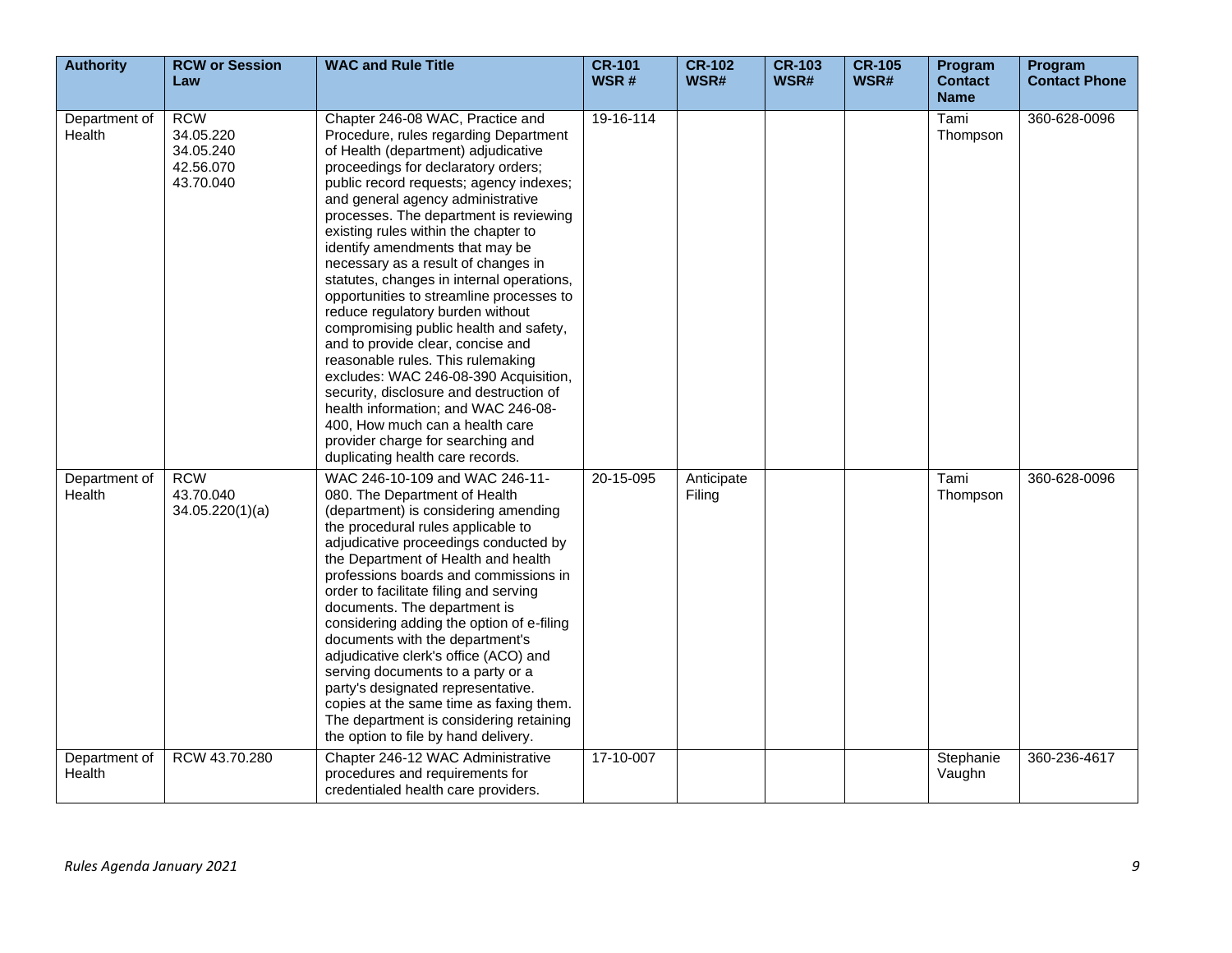| <b>Authority</b>        | <b>RCW or Session</b><br>Law                                         | <b>WAC and Rule Title</b>                                                                                                                                                                                                                                                                          | <b>CR-101</b><br>WSR# | $CR-102$<br>WSR#     | <b>CR-103</b><br>WSR# | <b>CR-105</b><br>WSR# | Program<br><b>Contact</b><br><b>Name</b> | Program<br><b>Contact Phone</b> |
|-------------------------|----------------------------------------------------------------------|----------------------------------------------------------------------------------------------------------------------------------------------------------------------------------------------------------------------------------------------------------------------------------------------------|-----------------------|----------------------|-----------------------|-----------------------|------------------------------------------|---------------------------------|
| Department of<br>Health | RCW 43.70.280                                                        | WAC 246-12-XXX Closure of<br>abandoned incomplete health care<br>credential applications.                                                                                                                                                                                                          | 17-10-045             |                      |                       |                       | Stephanie<br>Vaughn                      | 360-236-4617                    |
| Department of<br>Health | RCW 43.70.075, and<br>SHB 1049 (chapter<br>62, Laws of 2019)         | Chapter 246-15 WAC, Whistleblower<br><b>Complaints in Health Care Settings</b>                                                                                                                                                                                                                     | 20-07-054             | Anticipate<br>Filing |                       |                       | Marlee<br>O'Neill                        | 360-236-4845                    |
| Department of<br>Health | RCW 43.70.510                                                        | Chapter 246-50 WAC, Coordinated<br>Quality Improvement Program (CQIP).<br>The Department of Health will review<br>the CQIP chapter and will consider<br>updating the rules for clarification,<br>streamlining, modernization, and other<br>necessary updates for compliance with<br>state statute. | 19-11-021             | 20-21-099            | Anticipate<br>Filing  |                       | Jovi<br>Swanson                          | 360-545-7315                    |
| Department of<br>Health | Chapter 43.70 RCW<br>And<br>ESHB 1094 (chapter<br>203, Laws of 2019) | Chapter 246-72 WAC - Medical<br>Marijuana Consultant Certification. The<br>Department of Health is opening<br>chapter 246-72 WAC to consider<br>amendments that would enhance and<br>clarify training requirements and<br>practice parameters of a medical<br>marijuana certified consultant.      | 20-06-027             | Anticipate<br>Filing |                       |                       | Shelly<br>Rowden                         | 360-236-2820                    |
| Department of<br>Health | <b>RCW</b><br>70.38.115<br>70.38.135<br>43.70.040                    | Chapter 246-310 WAC, Certificate of<br>Need. Amending, creating, and<br>repealing rules in order to clarify,<br>streamline, and modernize language<br>including need methodologies.                                                                                                                | 20-02-008             |                      |                       |                       | Eric<br>Hernandez                        | 360-236-2956                    |
| Department of<br>Health | RCW 70.41.030                                                        | Chapter 246-320 WAC Hospital<br>Licensing Regulations (construction<br>standards only)                                                                                                                                                                                                             | 18-17-045             |                      |                       |                       | Susan<br>Upton and<br>John<br>Williams   | 360-236-2950                    |
| Department of<br>Health | <b>RCW</b><br>71.12.670<br>43.70.040                                 | Chapter 246-322 WAC and Chapter<br>246-324 WAC Private psychiatric,<br>alcoholism, and chemical dependency<br>hospitals. Updating construction<br>standards and merging chapters into<br>one chapter.                                                                                              | 16-19-037             |                      |                       |                       | Julie<br>Tomaro                          | 360-236-4987                    |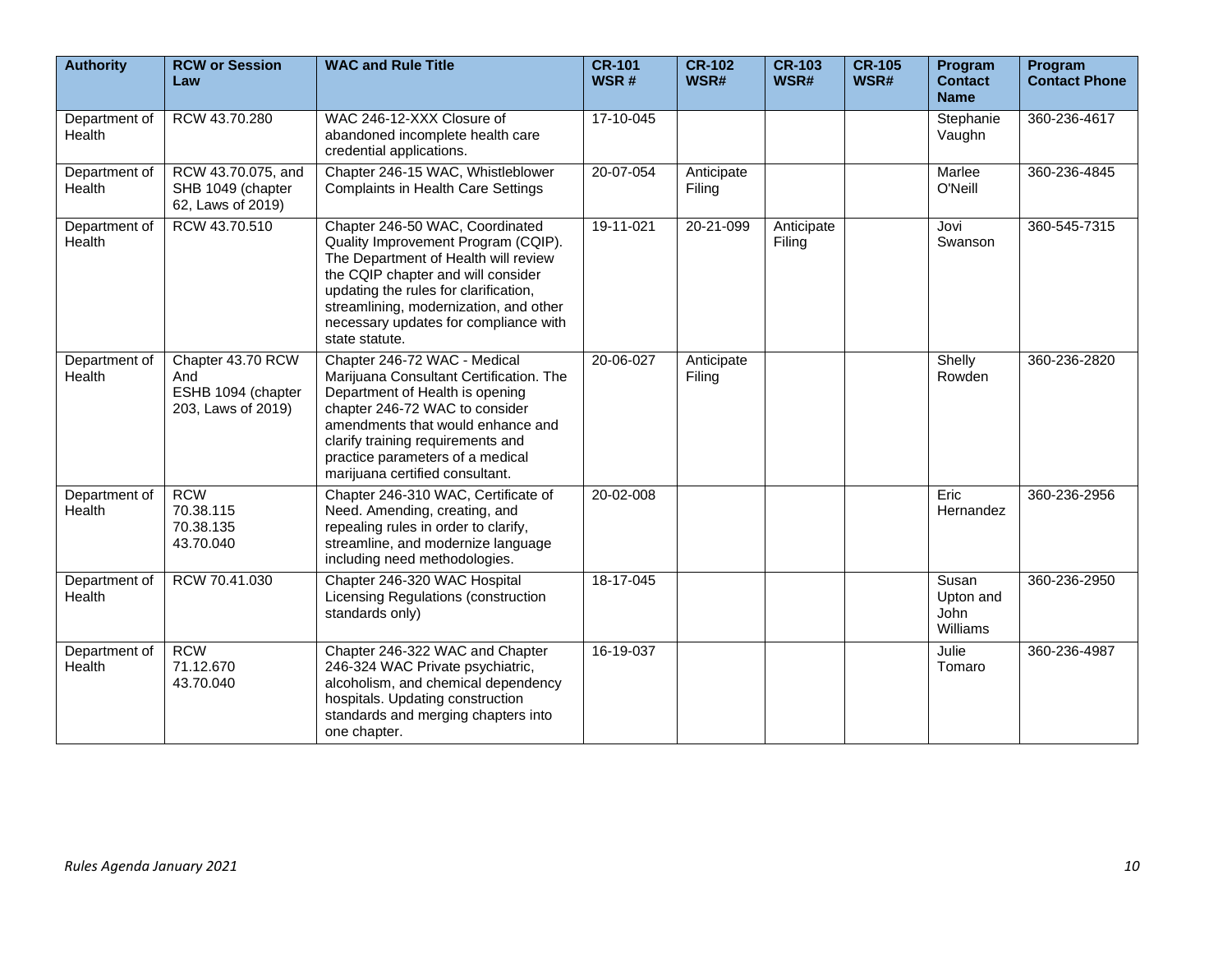| <b>Authority</b>        | <b>RCW or Session</b><br>Law                           | <b>WAC and Rule Title</b>                                                                                                                                                                                                                                                                                                                                                                                                                                                                                                                          | <b>CR-101</b><br>WSR# | <b>CR-102</b><br>WSR# | <b>CR-103</b><br>WSR# | <b>CR-105</b><br>WSR# | Program<br><b>Contact</b><br><b>Name</b> | Program<br><b>Contact Phone</b> |
|-------------------------|--------------------------------------------------------|----------------------------------------------------------------------------------------------------------------------------------------------------------------------------------------------------------------------------------------------------------------------------------------------------------------------------------------------------------------------------------------------------------------------------------------------------------------------------------------------------------------------------------------------------|-----------------------|-----------------------|-----------------------|-----------------------|------------------------------------------|---------------------------------|
| Department of<br>Health | SHB 2426 (chapter<br>115, laws of 2020)                | Chapter 246-322 WAC Private<br>psychiatric and alcoholism hospitals.<br>The Department of Health is<br>considering creating a severity matrix<br>for fines related to psychiatric hospital<br>enforcement in order to implement SHB<br>2426.                                                                                                                                                                                                                                                                                                       | 20-14-108             |                       |                       |                       | Julie<br>Tomaro                          | 360-236-2937                    |
| Department of<br>Health | RCW 71.12.670                                          | WAC 246-337-040 Construction review<br>services requirements. The Department<br>of Health is considering updating<br>residential treatment facility rules to<br>reflect upcoming changes to the<br>Washington State Building Code.                                                                                                                                                                                                                                                                                                                 | 20-07-124             |                       |                       |                       | John Hilger                              | 360-236-2929                    |
| Department of<br>Health | Chapters 71.05 and<br>71.24 RCW                        | Chapter 246-341 WAC Behavioral<br><b>Health Services Administrative</b><br>Requirements. The Department of<br>Health is considering updating the<br>chapter of rules for Licensed and<br>Certified Behavioral Health Agencies<br>that will include: (1) changes to reflect<br>legislation; (2) changes related to<br>federal requirements; (3) requests from<br>partners and stakeholders for<br>clarification, and areas of clean up that<br>have been identified since the<br>department began regulating behavioral<br>health agencies in 2018. | 20-14-121             | Anticipate<br>Filing  |                       |                       | Julie<br>Tomaro                          | 360-236-2937                    |
| Department of<br>Health | Chapter 70.114A<br><b>RCW</b> and Chapter<br>43.70 RCW | Chapter 246-358, Temporary Worker<br>Housing. The Department of Health in<br>conjunction with the Department of<br>Labor and Industries is considering<br>including increased protections for<br>housing occupants from communicable<br>diseases such as COVID-19.                                                                                                                                                                                                                                                                                 | 20-19-047             |                       |                       |                       | Dave<br>Gifford                          | 360-236-3074                    |
| Department of<br>Health | <b>RCW</b><br>43.70.040<br>70.170.060                  | Chapter 246-453 WAC Hospital Charity<br>Care.                                                                                                                                                                                                                                                                                                                                                                                                                                                                                                      | 18-18-073             |                       |                       |                       | Jennifer<br>Landacre                     | 360-236-2960                    |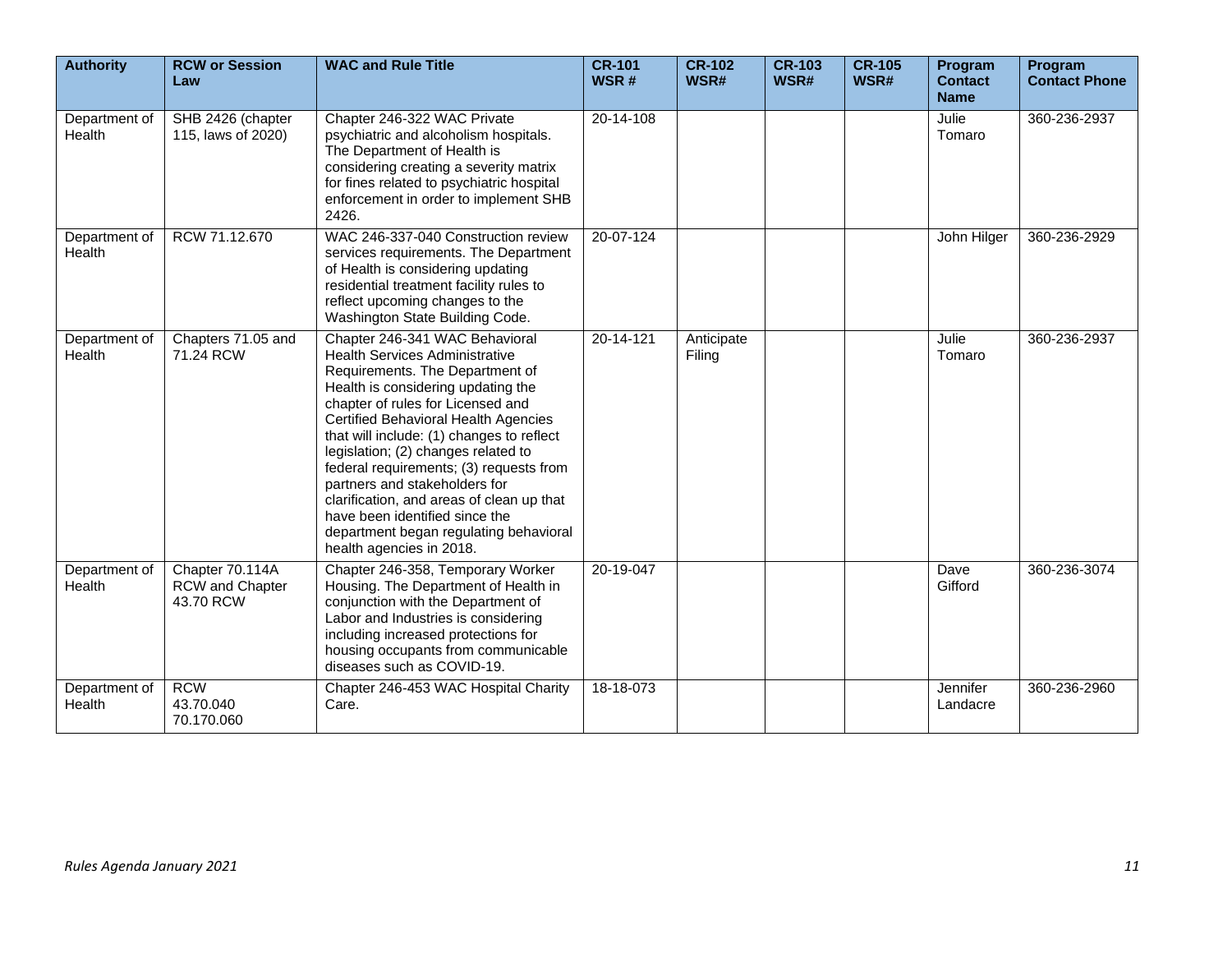| <b>Authority</b>        | <b>RCW or Session</b><br>Law             | <b>WAC and Rule Title</b>                                                                                                                                                                                                                                                                                                                                                                                                    | <b>CR-101</b><br>WSR# | $CR-102$<br>WSR# | <b>CR-103</b><br>WSR# | <b>CR-105</b><br>WSR# | Program<br><b>Contact</b><br><b>Name</b> | Program<br><b>Contact Phone</b> |
|-------------------------|------------------------------------------|------------------------------------------------------------------------------------------------------------------------------------------------------------------------------------------------------------------------------------------------------------------------------------------------------------------------------------------------------------------------------------------------------------------------------|-----------------------|------------------|-----------------------|-----------------------|------------------------------------------|---------------------------------|
| Department of<br>Health | <b>RCW</b><br>70.225.090(2)(b)           | Chapter 246-470 WAC, Prescription<br>Monitoring Program (PMP). The<br>Department of Health is proposing to<br>add a new section in rule to establish a<br>waiver process and criteria for facilities,<br>entities, offices, or provider groups with<br>ten or more prescribers to apply for an<br>exemption from the PMP and electronic<br>health record (EHR) integration required<br>by Substitute Senate Bill (SSB) 5380. | 20-03-038             |                  |                       |                       | Carly<br>Bartz-<br>Overman               | 360-236-3044                    |
| Department of<br>Health | RCW 43.70.780                            | Chapter 246-770 WAC, Fruit and<br>Vegetable Incentives. The Department<br>of Health is considering creating a new<br>chapter to implement a fruit and<br>vegetable incentives program.                                                                                                                                                                                                                                       | 21-01-186             |                  |                       |                       | Alyssa<br>Auvienen                       | 360-999-8967                    |
| Department of<br>Health | RCW 18.380.110                           | Chapter 246-805 WAC Applied<br>Behavior Analysts (ABA). The<br>Department of Health is considering<br>adopting a new section of rule to<br>address temporary licensure for ABA<br>practitioners.                                                                                                                                                                                                                             | 17-17-020             |                  |                       |                       | <b>Jeff Wise</b>                         | 360-236-4987                    |
| Department of<br>Health | <b>RCW</b><br>18.225.040<br>18.225.090   | Chapter 246-809 WAC, Licensure for<br>mental health counselors, marriage and<br>family therapists, and social workers.<br>Amending the topics of education,<br>recordkeeping, mandatory reporting,<br>supervision, approved supervisor,<br>continuing education, and other<br>licensing standards to make needed<br>clarifications and technical changes.                                                                    | 18-11-029             |                  |                       |                       | <b>Brandon</b><br>Williams               | 360-236-4611                    |
| Department of<br>Health | ESHB 2411 (chapter<br>229, Laws of 2020) | WAC 246-809-080, 246-809-615, 246-<br>809-630, and 246-809-632, Licensure<br>for Mental Health Counselors, Marriage<br>and Family Therapists, and Social<br>Workers. The Department of Health is<br>considering amending rules to reflect<br>legislation.                                                                                                                                                                    | Anticipate<br>Filing  |                  |                       |                       | <b>Brandon</b><br>Williams               | 360-236-4611                    |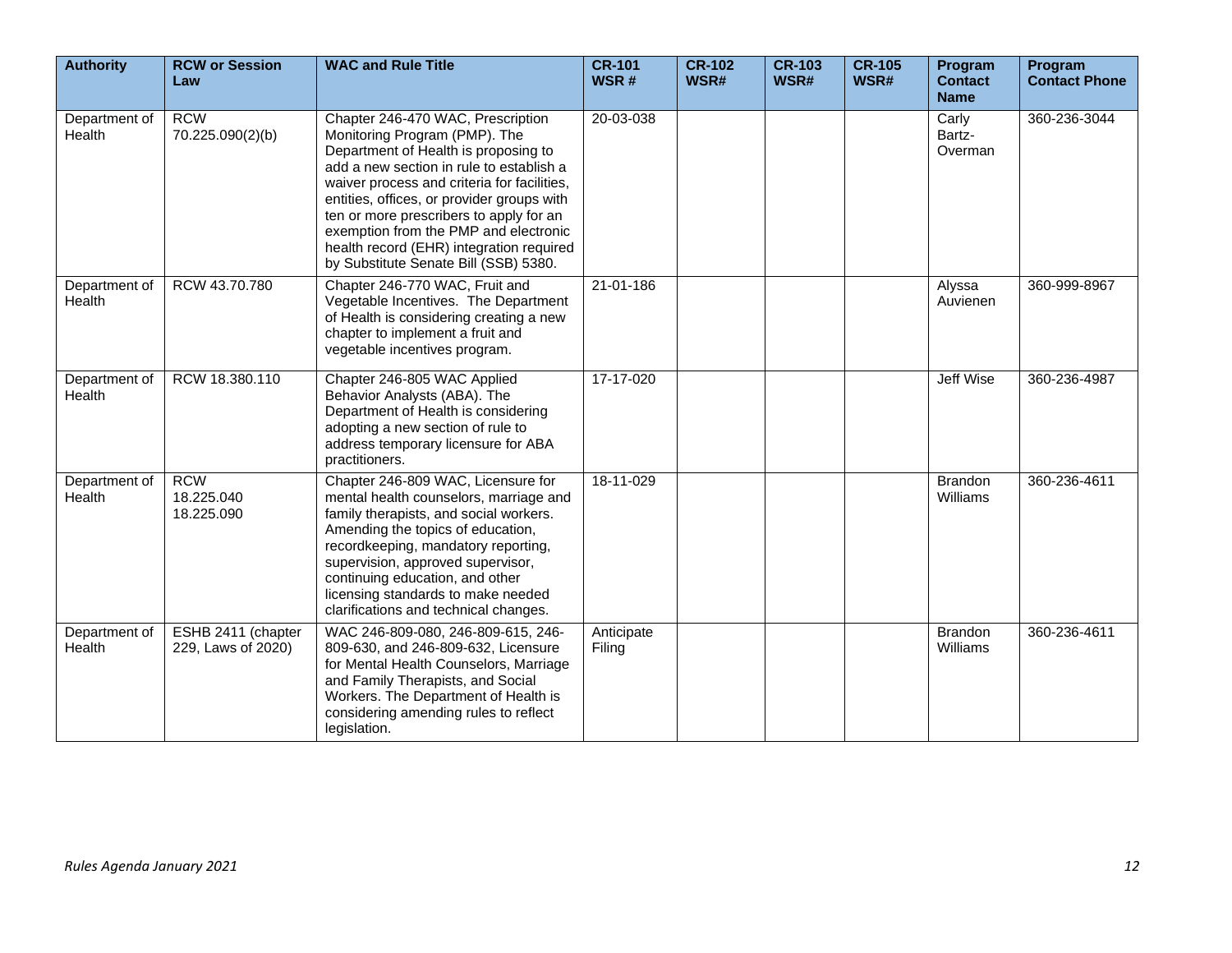| <b>Authority</b>        | <b>RCW or Session</b><br>Law         | <b>WAC and Rule Title</b>                                                                                                                                                                                                                                                                                                                                                                                                                                   | <b>CR-101</b><br>WSR# | <b>CR-102</b><br>WSR# | <b>CR-103</b><br>WSR# | <b>CR-105</b><br>WSR# | Program<br><b>Contact</b><br><b>Name</b> | Program<br><b>Contact Phone</b> |
|-------------------------|--------------------------------------|-------------------------------------------------------------------------------------------------------------------------------------------------------------------------------------------------------------------------------------------------------------------------------------------------------------------------------------------------------------------------------------------------------------------------------------------------------------|-----------------------|-----------------------|-----------------------|-----------------------|------------------------------------------|---------------------------------|
| Department of<br>Health | RCW 18.205.060                       | Chapter 246-811 WAC, Chemical<br>Dependency Professionals and<br><b>Chemical Dependency Professional</b><br>Trainees. The Department of Health is<br>considering amendments regarding<br>chemical dependency professional<br>trainee (CDPT) certification,<br>supervision, approved supervisor<br>requirements, disclosure information,<br>disclosure statements, definitions, and<br>clarifying and technical changes to<br>other requirements, as needed. | 18-11-030             |                       |                       |                       | <b>Ted Dale</b>                          | 360-236-2991                    |
| Department of<br>Health | RCW 18.138.070                       | Chapter 246-822 WAC, Dietitians or<br>Nutritionists. The Department of Health<br>is considering rulemaking to amend or<br>repeal several existing sections of rule.<br>Specific sections focus on mandatory<br>reporting, examinations, and curriculum.                                                                                                                                                                                                     | 18-10-059             |                       |                       |                       | <b>Ted Dale</b>                          | 360-236-2991                    |
| Department of<br>Health | RCW 18.50.135                        | Chapter 246-834 WAC, Midwives. The<br>Department of Health is considering<br>proposing revisions to WAC 246-834-<br>050 (Examination requirements for<br>licensure as a midwife); 246-834-060<br>(Initial application requirements for<br>licensure as a midwife); WAC 246-834-<br>160 (Student midwife permit); WAC<br>246-834-250 (Legend drugs and<br>devices); and WAC 246-834-370 (Data<br>submission).                                                | Anticipate<br>Filing  |                       |                       |                       | Kathy<br>Weed                            | 360-236-4883                    |
| Department of<br>Health | <b>RCW</b><br>18.84.040<br>43.70.040 | Chapter 246-926 WAC, Radiological<br>Technologists. The Department of<br>Health is considering clarifying,<br>streamlining, and modernize the rules<br>for cardiovascular invasive specialists,<br>radiologic technologists, radiologist<br>assistants, and X-ray technicians.                                                                                                                                                                              | 19-16-115             |                       |                       |                       | Debra<br>Mendoza                         | 360-236-4841                    |
| Department of<br>Health | <b>RCW</b><br>18.89.040<br>18.89.050 | Chapter 246-928 WAC, The<br>Department of Health is considering<br>creating a new section of rule to clarify<br>the scope of practice regarding the<br>administration of medications by<br>respiratory therapists.                                                                                                                                                                                                                                          | 10-17-099             |                       |                       |                       | <b>Ted Dale</b>                          | 360-236-2991                    |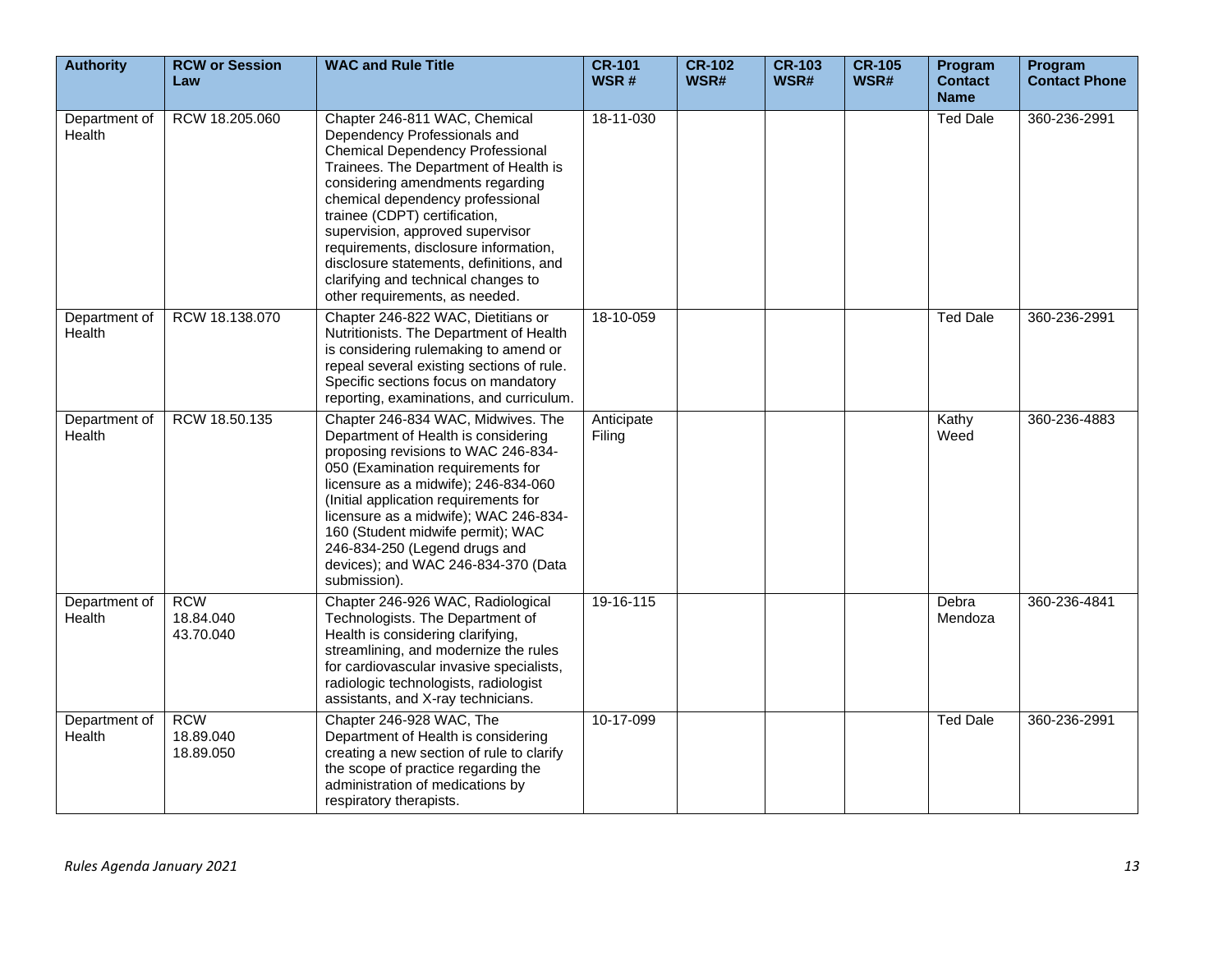| <b>Authority</b>        | <b>RCW or Session</b><br>Law                                                                                                                              | <b>WAC and Rule Title</b>                                                                                                                                                                                                                                                                                                                                                                                                                                                                                                                                                                                                                                                                                                                                                  | <b>CR-101</b><br>WSR# | <b>CR-102</b><br>WSR# | <b>CR-103</b><br>WSR# | <b>CR-105</b><br>WSR# | Program<br><b>Contact</b><br><b>Name</b> | Program<br><b>Contact Phone</b> |
|-------------------------|-----------------------------------------------------------------------------------------------------------------------------------------------------------|----------------------------------------------------------------------------------------------------------------------------------------------------------------------------------------------------------------------------------------------------------------------------------------------------------------------------------------------------------------------------------------------------------------------------------------------------------------------------------------------------------------------------------------------------------------------------------------------------------------------------------------------------------------------------------------------------------------------------------------------------------------------------|-----------------------|-----------------------|-----------------------|-----------------------|------------------------------------------|---------------------------------|
| Department of<br>Health | ESSB 6641 (chapter<br>266, Laws of 2020)                                                                                                                  | Chapter 246-930 WAC Sex Offender<br>Treatment Provider. The department is<br>considering updating the chapter of<br>rules for Sex Offender Treatment<br>Providers (SOTP) to include changes to<br>reflect legislation.                                                                                                                                                                                                                                                                                                                                                                                                                                                                                                                                                     | 20-16-003             | Anticipate<br>Filing  |                       |                       | <b>Brandon</b><br>Williams               | 360-236-4611                    |
| Department of<br>Health | <b>RCW</b><br>18.64.005<br>18.64.043<br>18.64.044<br>18.64.045<br>18.64.046<br>18.64.047<br>18.64.080<br>18.64.140<br>18.64.205<br>18.64.310<br>18.64.460 | Chapter 246-945 WAC. Addressing<br>fees. The Department of Health<br>(department), in consultation with the<br><b>Pharmacy Quality Assurance</b><br>Commission (commission), is<br>considering creating a new section to<br>move fees for all license types collected<br>by the commission into the newly<br>created chapter 246-945 WAC. The<br>department, in consultation with the<br>commission, will consider changes to<br>renewal cycles, restructuring the fees<br>for drug researchers as requested by<br>stakeholders during public comment of<br>the pharmacy chapter rewrite, and<br>adding a new fee for the new<br>registration of remote dispensing sites<br>created by the passage of Substitute<br>Senate Bill (SSB) 6086 (chapter 244,<br>Laws of 2020). | 20-14-129             | Anticipate<br>Filing  |                       |                       | Cori<br>Tarzwell                         | 360-236-4981                    |
| Department of<br>Health | Chapter 70.168 RCW<br>Chapter 18.73 RCW                                                                                                                   | Chapter 246-976 WAC, excluding WAC<br>246-976-420, 246-976-580, and 246-<br>976-700. The Department of Health is<br>considering updating the chapter to<br>align with the national standards and<br>streamline applications.                                                                                                                                                                                                                                                                                                                                                                                                                                                                                                                                               | 17-24-013             |                       |                       |                       | Catie<br>Holstein                        | 360-236-2830                    |
| Department of<br>Health | SSB 5380 (chapter<br>314, Laws of 2019,<br>section 19)                                                                                                    | Chapter 246-976 WAC Emergency<br>medical services (EMS) and trauma<br>care systems. The Department of<br>Health is considering updating the<br>sections of this chapter relating to EMS<br>data to respond to legislative<br>requirements required by SSB 5380.<br>New sections may be added as<br>required.                                                                                                                                                                                                                                                                                                                                                                                                                                                               | 20-17-011             |                       |                       |                       | Jim Jansen                               | 360-236-2821                    |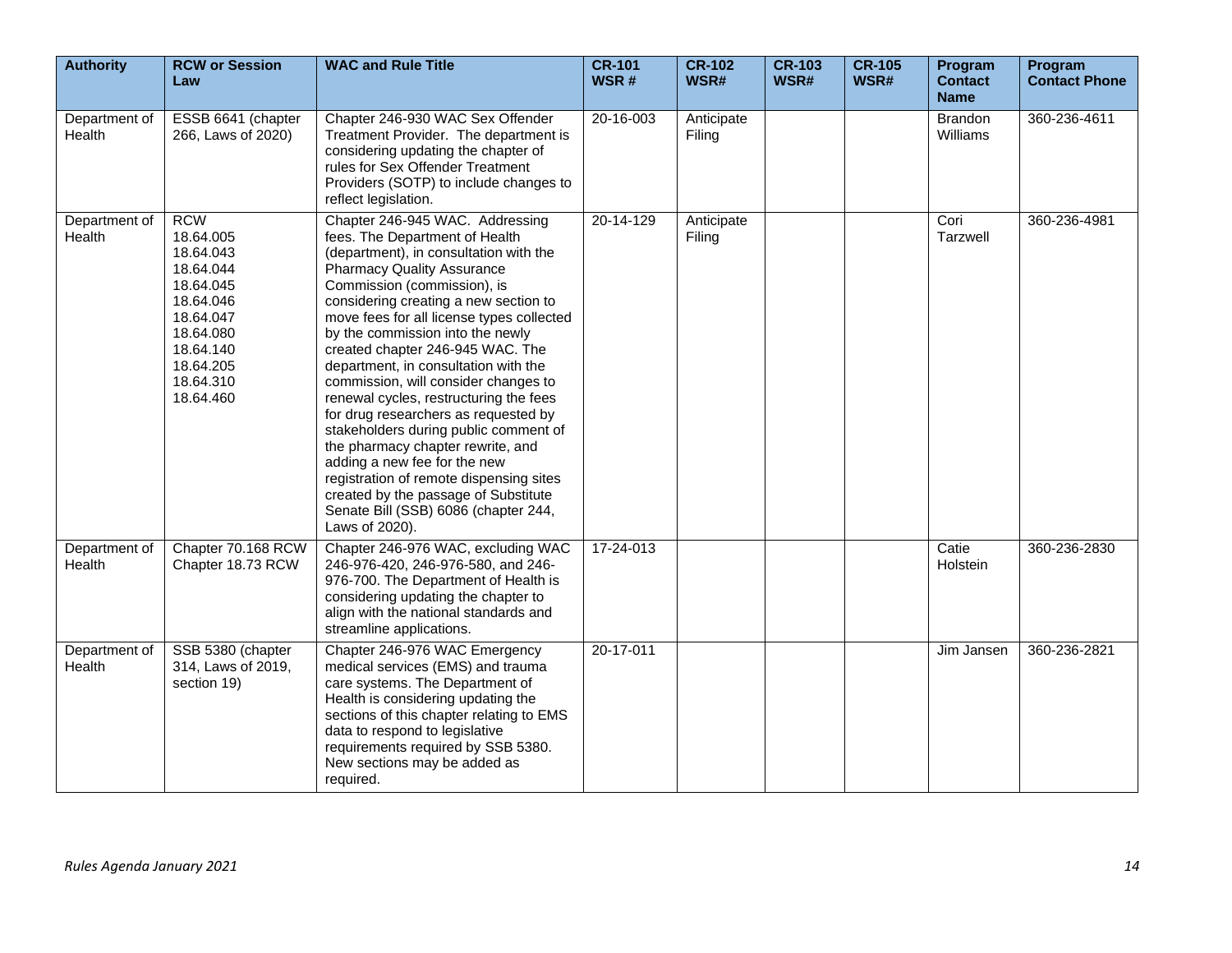| <b>Authority</b>                                          | <b>RCW or Session</b><br>Law                                                              | <b>WAC and Rule Title</b>                                                                                                                                                                                                                                                                                                | <b>CR-101</b><br>WSR# | <b>CR-102</b><br>WSR# | <b>CR-103</b><br>WSR# | <b>CR-105</b><br>WSR# | Program<br><b>Contact</b><br><b>Name</b> | Program<br><b>Contact Phone</b> |
|-----------------------------------------------------------|-------------------------------------------------------------------------------------------|--------------------------------------------------------------------------------------------------------------------------------------------------------------------------------------------------------------------------------------------------------------------------------------------------------------------------|-----------------------|-----------------------|-----------------------|-----------------------|------------------------------------------|---------------------------------|
| Department of<br>Health                                   | <b>RCW</b><br>18.88B.021<br>18.88B.060                                                    | Chapter 246-980 WAC, Home care<br>aides, the department of health is<br>considering amending the rules to allow<br>a one-time opportunity to extend the<br>applicant's work period beyond the<br>initial date of hire to allow individuals to<br>complete their initial certification and<br>reduce barriers to reentry. | 20-07-049             | Anticipate<br>Filing  |                       |                       | Stacey<br>Saunders                       | 360-236-2813                    |
| Examining<br>Board of<br>Psychology                       | RCW 18.83.090                                                                             | WAC 246-924-230, continuing<br>education requirements. The Board of<br>Psychology is considering reducing the<br>number of hours required for continuing<br>education.                                                                                                                                                   | Anticipate<br>Filing  |                       |                       |                       | Stacey<br><b>Saunders</b>                | 360-236-2813                    |
| Examining<br>Board of<br>Psychology                       | ESHB 2411 (chapter<br>229, Laws of 2020)<br>and ESHB 1551<br>(chapter 76, Laws of<br>2020 | WAC 246-924-255 and WAC 246-924-<br>110. The Examining Board of<br>Psychology (board) is considering<br>amending WAC 246-924-255 to<br>implement ESHB 2411 (suicide<br>intervention) and considering repealing<br>WAC 246-924-110 to implement ESHB<br>1551 to repeal AIDS training<br>requirements.                     | 20-17-082             | Anticipate<br>Filing  |                       |                       | Stacey<br><b>Saunders</b>                | 360-236-2813                    |
| <b>Nursing Care</b><br>Quality<br>Assurance<br>Commission | RCW 18.79.110                                                                             | WAC 246-840-111, 246-840-125, 246-<br>840-200 through 260 Nursing<br><b>Continuing Competency</b>                                                                                                                                                                                                                        | 19-01-001             | Anticipate<br>Filing  |                       |                       | Shad Bell                                | 360-236-4711                    |
| Nursing Care<br>Quality<br>Assurance<br>Commission        | <b>RCW</b><br>18.79.110<br>18.79.250<br>18.79.260<br>18.79.270                            | WAC 246-840-300, 246-840-700<br>through 710 Nursing Scope of Practice                                                                                                                                                                                                                                                    | 19-01-002             |                       |                       |                       | Shad Bell                                | 360-236-4711                    |
| Nursing Care<br>Quality<br>Assurance<br>Commission        | <b>RCW</b><br>18.79.110<br>18.79.400<br>18.79.800                                         | Chapter 246-840 WAC. Practical and<br>Registered Nursing - Advanced practice<br>pain management rules.                                                                                                                                                                                                                   | 19-15-092             |                       |                       |                       | <b>Shad Bell</b>                         | 360-236-4711                    |
| <b>Nursing Care</b><br>Quality<br>Assurance<br>Commission | RCW 18.79.110                                                                             | WAC 246-840-010, 246-840-840, 246-<br>840-850, 246-840-860, and 246-840-<br>905 Include Licensed Practical Nurse<br>(LPN) students as eligible for the<br>Nursing Technician credential.                                                                                                                                 | 20-11-044             | Anticipate<br>Filing  |                       |                       | Shad Bell                                | 360-236-4711                    |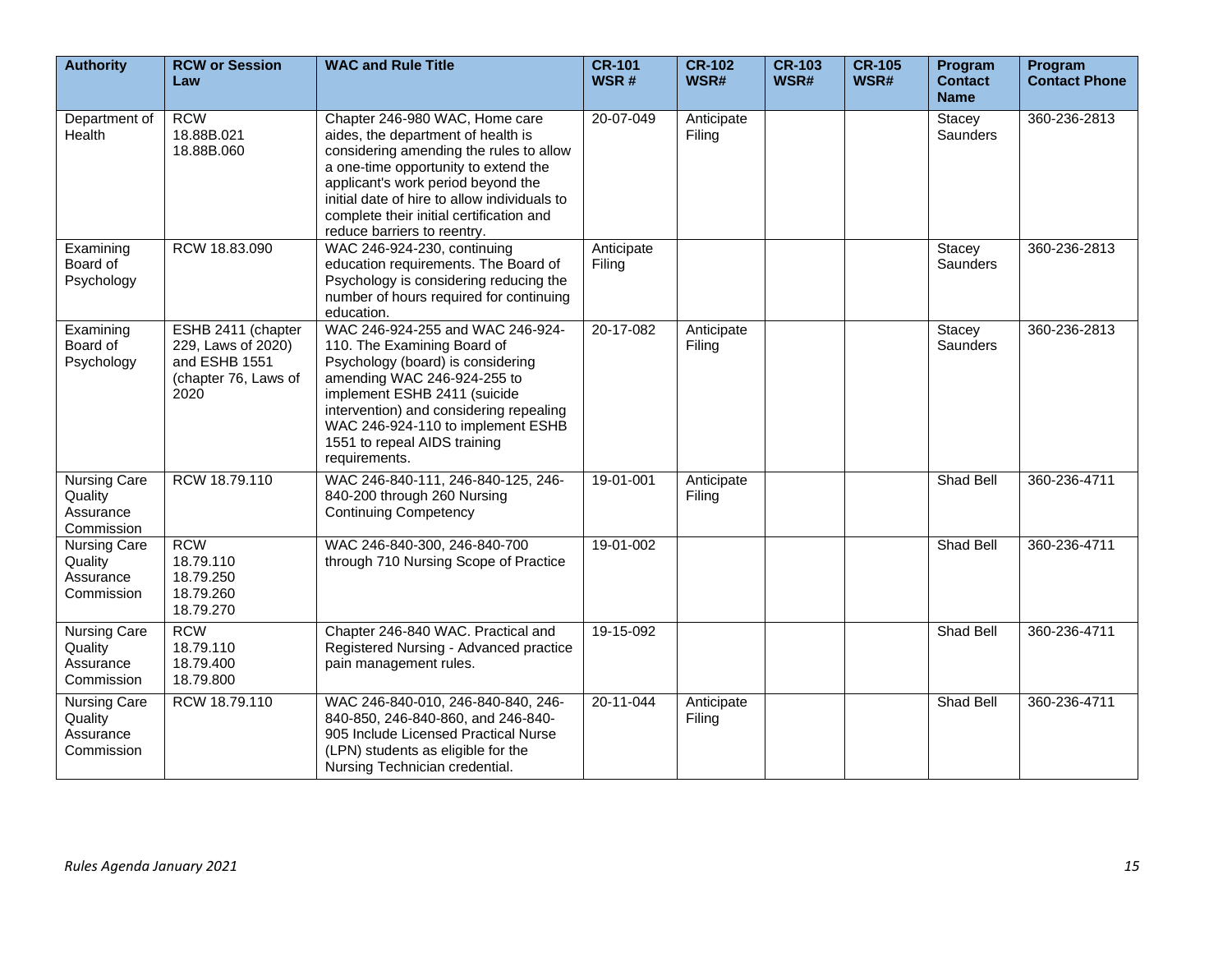| <b>Authority</b>                                                                 | <b>RCW or Session</b><br>Law                                                                                                                                                                                                                                       | <b>WAC and Rule Title</b>                                                                                                                                                                                                                                                                                                                                                                                                                                                                                                                                                                                                                                                                                                                                                               | <b>CR-101</b><br>WSR# | <b>CR-102</b><br>WSR# | <b>CR-103</b><br>WSR# | <b>CR-105</b><br>WSR# | Program<br><b>Contact</b><br><b>Name</b> | Program<br><b>Contact Phone</b> |
|----------------------------------------------------------------------------------|--------------------------------------------------------------------------------------------------------------------------------------------------------------------------------------------------------------------------------------------------------------------|-----------------------------------------------------------------------------------------------------------------------------------------------------------------------------------------------------------------------------------------------------------------------------------------------------------------------------------------------------------------------------------------------------------------------------------------------------------------------------------------------------------------------------------------------------------------------------------------------------------------------------------------------------------------------------------------------------------------------------------------------------------------------------------------|-----------------------|-----------------------|-----------------------|-----------------------|------------------------------------------|---------------------------------|
| <b>Nursing Care</b><br>Quality<br>Assurance<br>Commission                        | ESHB 1551 (chapter<br>76, Laws of 2020)                                                                                                                                                                                                                            | WAC 246-840-025, 246-840-030, 246-<br>840-045, 246-840-090, 246-840-539,<br>246-840-541, 246-840-860, 246-840-<br>905, 246-841-490, 246-841-578, 246-<br>841-585 and 246-841-610, repealing<br>requirements for AIDS education and<br>training in support of ESHB 1551.                                                                                                                                                                                                                                                                                                                                                                                                                                                                                                                 |                       |                       | Anticipate<br>Filing  | 20-18-045             | Shad Bell                                | 360-236-4711                    |
| Nursing Care<br>Quality<br>Assurance<br>Commission                               | RCW 18.88A.060                                                                                                                                                                                                                                                     | Chapter 246-841 and 246-842, Nursing<br>Assistants chapter review                                                                                                                                                                                                                                                                                                                                                                                                                                                                                                                                                                                                                                                                                                                       | Anticipate<br>Filing  |                       |                       |                       | Shad Bell                                | 360-236-4711                    |
| Pharmacy<br>Quality<br>Assurance<br>Commission<br>and<br>Department of<br>Health | SSB 5380 (chapter<br>314, Laws of 2019)                                                                                                                                                                                                                            | Chapter 246-945 WAC. The Pharmacy<br>Quality Assurance Commission and the<br>Department of Health, jointly, are<br>considering creating a new section to<br>implement a waiver to the e-prescribing<br>requirement as outlined in SSB 5380.                                                                                                                                                                                                                                                                                                                                                                                                                                                                                                                                             | 20-03-020             | Anticipate<br>Filing  |                       |                       | Lindsay<br>Trant                         | 360-236-2932                    |
| Pharmacy<br>Quality<br>Assurance<br>Commission                                   | <b>RCW</b><br>18.64.005<br>18.64.080<br>18.130.075<br>18.64.043<br>18.64.044<br>18.64.045<br>18.64.046<br>18.64.370<br>18.64.460<br>69.50.310<br>18.64.011<br>18.64.245<br>18.64.470<br>18.64.255<br>18.64.205<br>18.64.253<br>18.64.410<br>18.64.500<br>18.64.590 | Chapters 246-856 WAC, 246-858 WAC,<br>246-860 WAC, 246-863 WAC, 246-865<br>WAC, 246-867 WAC, 246-869 WAC,<br>246-870 WAC, 246-871 WAC, 246-873<br>WAC, 246-874 WAC, 246-875 WAC,<br>246-877 WAC, 246-878 WAC, 246-879<br>WAC, 246-881 WAC, 246-883 WAC,<br>246-885 WAC, 246-886 WAC, 246-887<br>WAC, 246-888 WAC, 246-889 WAC,<br>246-891 WAC, 246-895 WAC, 246-897<br>WAC, 246-899 WAC, 246-901 WAC<br>(except for WAC 246-901-061), 246-<br>903 WAC, 246-904 WAC, and 246-905<br>WAC. The Pharmacy Quality Assurance<br>Commission (commission) consolidated<br>multiple chapters of rules into one<br>chapter, chapter 246-945 WAC, that<br>covers the practice of pharmacy. The<br>commission is proposing to repeal<br>these old chapters relating to the<br>practice of pharmacy. |                       |                       | Anticipate<br>Filing  | 20-16-045             | Lindsay<br>Trant                         | 360-236-2932                    |
| Pharmacy<br>Quality<br>Assurance<br>Commission                                   | SSB 6086 (chapter<br>244, Laws of 2020)                                                                                                                                                                                                                            | Chapter 246-945 WAC. Considering<br>creating a new section to allow remote<br>dispensing sites for OUD as required by<br>SSB 6086.                                                                                                                                                                                                                                                                                                                                                                                                                                                                                                                                                                                                                                                      | 20-14-129             |                       |                       |                       | Lindsay<br>Trant                         | 360-236-2932                    |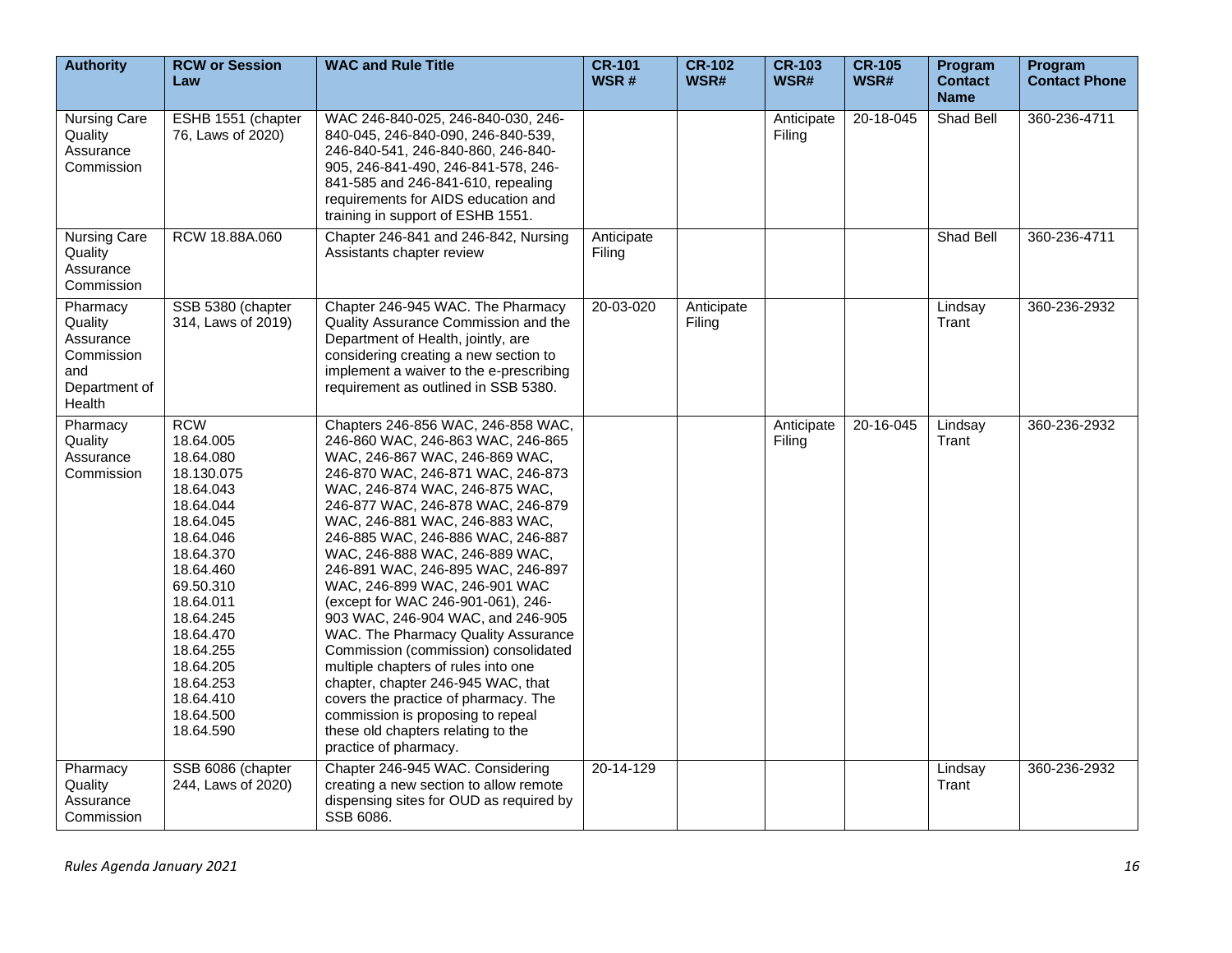| <b>Authority</b>                               | <b>RCW or Session</b><br>Law                                                               | <b>WAC and Rule Title</b>                                                                                                                                                                                                                                                                                                                                                                                                                                                                                              | <b>CR-101</b><br>WSR# | <b>CR-102</b><br>WSR# | <b>CR-103</b><br>WSR# | <b>CR-105</b><br>WSR# | Program<br><b>Contact</b><br><b>Name</b> | Program<br><b>Contact Phone</b> |
|------------------------------------------------|--------------------------------------------------------------------------------------------|------------------------------------------------------------------------------------------------------------------------------------------------------------------------------------------------------------------------------------------------------------------------------------------------------------------------------------------------------------------------------------------------------------------------------------------------------------------------------------------------------------------------|-----------------------|-----------------------|-----------------------|-----------------------|------------------------------------------|---------------------------------|
| Pharmacy<br>Quality<br>Assurance<br>Commission | SSB 6526 (chapter<br>264, Laws of 2020)                                                    | Chapter 246-945 WAC. Creating a new<br>section allowing for the donation and<br>reuse of unexpired drugs as required by<br>SSB 6526.                                                                                                                                                                                                                                                                                                                                                                                   | $20 - 17 - 143$       |                       |                       |                       | Lindsay<br>Trant                         | 360-236-2932                    |
| Podiatric<br><b>Medical Board</b>              | Chapter 18.22 RCW                                                                          | Chapter 246-922 WAC. Opening the<br>chapter to consider amendments to<br>update and modernize the chapter<br>following review under RCW 43.70.041                                                                                                                                                                                                                                                                                                                                                                      | Anticipate<br>Filing  |                       |                       |                       | Susan<br>Gragg                           | 360-236-4941                    |
| Veterinary<br>Board of<br>Governors            | <b>RCW</b><br>18.92.030<br>18.92.260                                                       | WAC 246-933-501 through -590<br>Authorizing Animal Care and Control<br>Agencies and Nonprofit Humane<br>Societies to Provide Veterinary Services                                                                                                                                                                                                                                                                                                                                                                       | $20 - 01 - 013$       | Anticipate<br>Filing  |                       |                       | Loralei<br>Walker                        | 360-236-4947                    |
| Veterinary<br>Board of<br>Governors            | ESHB 2411 (chapter<br>229, Laws of 2020)<br>and ESHB 1551<br>(chapter 76, Laws of<br>2020) | Chapter 246-933 WAC. Suicide<br>prevention education, and repealing<br>AIDs education requirements.                                                                                                                                                                                                                                                                                                                                                                                                                    | 20-24-095             |                       |                       |                       | Loralei<br>Walker                        | 360-236-4947                    |
| Washington<br>Medical<br>Commission            | <b>RCW</b><br>18.71.017<br>18,71.002<br>18.130.050                                         | Chapter 246-919 WAC and Chapter<br>246-918 WAC. The Washington<br>Medical Commission (commission) is<br>considering creating two new rule<br>sections that will establish a clinical<br>assistance program to resolve practice<br>deficiencies that may not rise to the<br>level of a license sanction or revocation<br>through a plan of education, training,<br>and/or supervision for allopathic<br>physicians and physician assistants.<br>The commission will consider amending<br>other related rules as needed. | 18-06-007             | Anticipate<br>Filing  |                       |                       | Amelia<br>Boyd                           | 360-236-2727                    |
| Washington<br>Medical<br>Commission            | <b>RCW</b><br>18.71.017<br>18.71A.020                                                      | WAC 246-918-801 (physician<br>assistants) Exclusion and WAC 246-<br>919-851 (physicians) Exclusions. The<br>Washington Medical Commission is<br>considering amendments to expand the<br>types of patents who are exempt from<br>certain provisions of rule when being<br>prescribed opioid drugs.                                                                                                                                                                                                                      | 20-08-070             |                       |                       |                       | Amelia<br>Boyd                           | 360-236-2727                    |
| Washington<br>Medical<br>Commission            | <b>RCW</b><br>18.71.017<br>18.130.050                                                      | Chapter 246-918 WAC and chapter<br>246-919 WAC - adding new sections<br>regarding telemedicine.                                                                                                                                                                                                                                                                                                                                                                                                                        | 19-19-072             | Anticipate<br>Filing  |                       |                       | Amelia<br>Boyd                           | 360-236-4766                    |